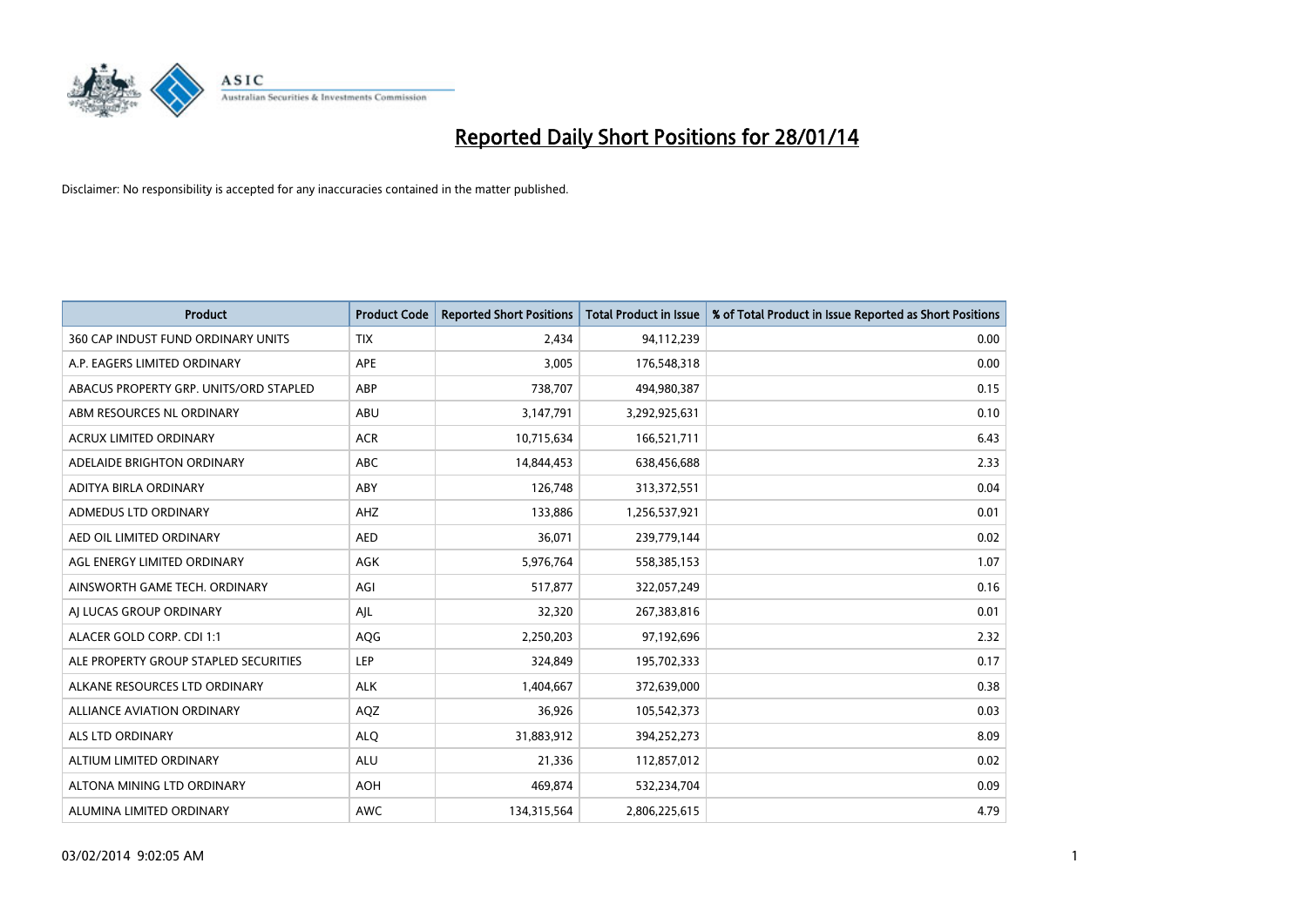

| <b>Product</b>                          | <b>Product Code</b> | <b>Reported Short Positions</b> | <b>Total Product in Issue</b> | % of Total Product in Issue Reported as Short Positions |
|-----------------------------------------|---------------------|---------------------------------|-------------------------------|---------------------------------------------------------|
| AMALGAMATED HOLDINGS ORDINARY           | <b>AHD</b>          | 31,431                          | 157,821,632                   | 0.02                                                    |
| AMCOM TELECOMM, ORDINARY                | AMM                 | 604,441                         | 244,557,101                   | 0.25                                                    |
| AMCOR LIMITED ORDINARY                  | AMC                 | 4,988,706                       | 1,206,684,923                 | 0.41                                                    |
| AMP LIMITED ORDINARY                    | AMP                 | 34,169,939                      | 2,957,737,964                 | 1.16                                                    |
| ANSELL LIMITED ORDINARY                 | <b>ANN</b>          | 3,404,412                       | 152,762,142                   | 2.23                                                    |
| ANTARES ENERGY LTD ORDINARY             | <b>AZZ</b>          | 150,996                         | 255,000,000                   | 0.06                                                    |
| ANZ BANKING GRP LTD ORDINARY            | ANZ                 | 6,107,828                       | 2,744,102,108                 | 0.22                                                    |
| APA GROUP STAPLED SECURITIES            | <b>APA</b>          | 17,919,862                      | 835,750,807                   | 2.14                                                    |
| APN NEWS & MEDIA ORDINARY               | <b>APN</b>          | 14,943,951                      | 661,526,586                   | 2.26                                                    |
| AOUARIUS PLATINUM. ORDINARY             | <b>AOP</b>          | 6,167,857                       | 487,782,536                   | 1.26                                                    |
| AQUILA RESOURCES ORDINARY               | <b>AQA</b>          | 13,653,963                      | 411,804,442                   | 3.32                                                    |
| ARAFURA RESOURCE LTD ORDINARY           | ARU                 | 46,367                          | 441,270,644                   | 0.01                                                    |
| ARB CORPORATION ORDINARY                | <b>ARP</b>          | 1,719,599                       | 72,481,302                    | 2.37                                                    |
| ARDENT LEISURE GROUP STAPLED SECURITIES | AAD                 | 2,316,814                       | 405,055,708                   | 0.57                                                    |
| ARENA REIT. ORDINARY UNITS              | <b>ARF</b>          | 24,091                          | 211,495,653                   | 0.01                                                    |
| ARISTOCRAT LEISURE ORDINARY             | ALL                 | 7,689,052                       | 551,418,047                   | 1.39                                                    |
| ARRIUM LTD ORDINARY                     | ARI                 | 26,647,300                      | 1,361,469,008                 | 1.96                                                    |
| ASCIANO LIMITED ORDINARY                | <b>AIO</b>          | 6,039,901                       | 975,385,664                   | 0.62                                                    |
| ASG GROUP LIMITED ORDINARY              | <b>ASZ</b>          | 870,589                         | 206,720,839                   | 0.42                                                    |
| ASPEN GROUP ORD/UNITS STAPLED           | APZ                 | 105,139                         | 119,946,366                   | 0.09                                                    |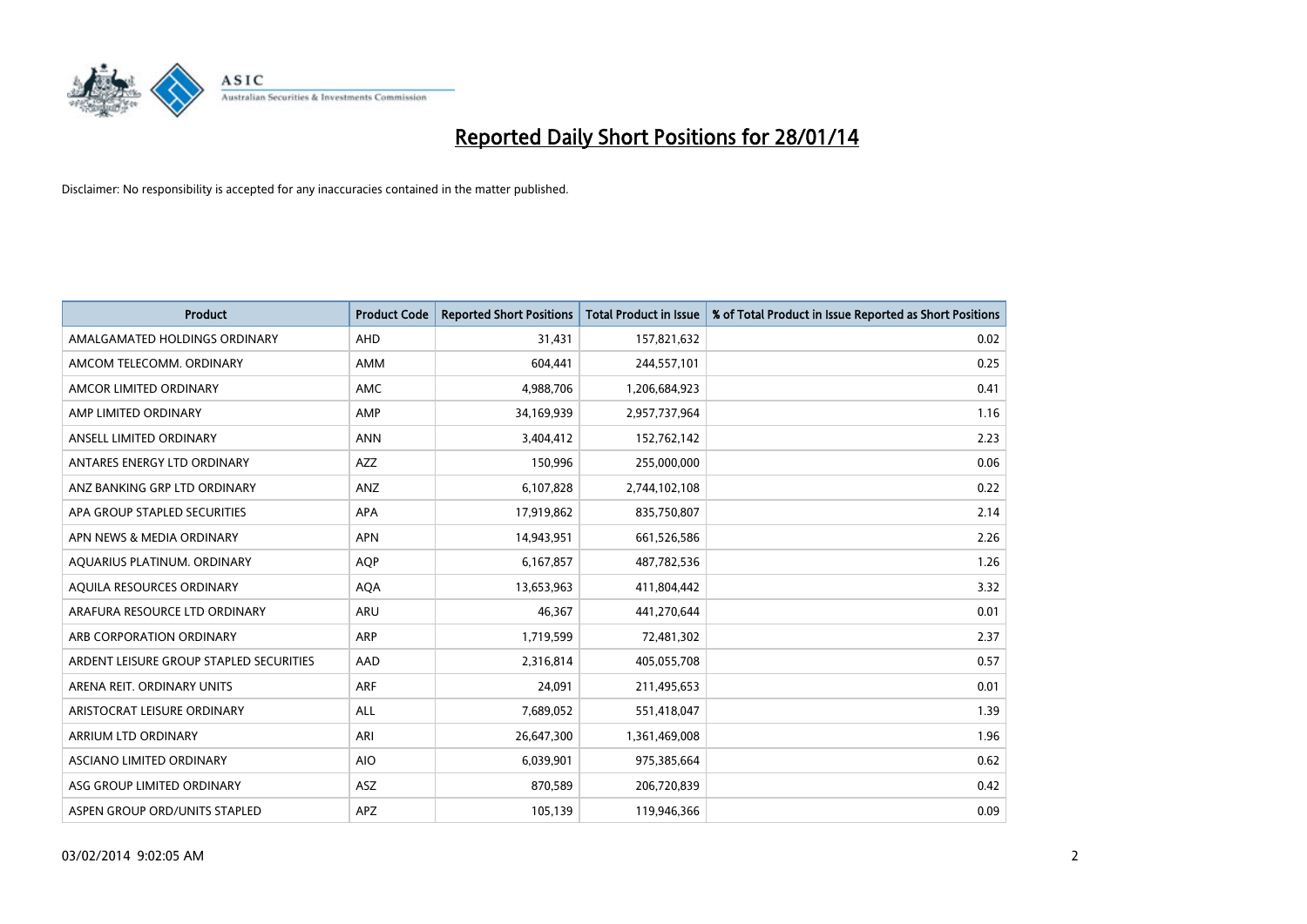

| <b>Product</b>                            | <b>Product Code</b> | <b>Reported Short Positions</b> | <b>Total Product in Issue</b> | % of Total Product in Issue Reported as Short Positions |
|-------------------------------------------|---------------------|---------------------------------|-------------------------------|---------------------------------------------------------|
| ASTRO JAP PROP GROUP STAPLED US PROHIBIT. | AJA                 | 5,091                           | 67,211,752                    | 0.01                                                    |
| ASX LIMITED ORDINARY                      | ASX                 | 3,316,911                       | 193,595,162                   | 1.71                                                    |
| ATLAS IRON LIMITED ORDINARY               | <b>AGO</b>          | 80,743,562                      | 915,496,158                   | 8.82                                                    |
| AUCKLAND INTERNATION ORDINARY             | AIA                 | 30,427                          | 1,322,564,489                 | 0.00                                                    |
| AURIZON HOLDINGS LTD ORDINARY             | <b>AZI</b>          | 57,433,319                      | 2,137,284,503                 | 2.69                                                    |
| <b>AURORA OIL &amp; GAS ORDINARY</b>      | <b>AUT</b>          | 7,021,813                       | 448,785,778                   | 1.56                                                    |
| AUSDRILL LIMITED ORDINARY                 | <b>ASL</b>          | 23,144,396                      | 312,277,224                   | 7.41                                                    |
| AUSENCO LIMITED ORDINARY                  | AAX                 | 1,369,647                       | 168,449,799                   | 0.81                                                    |
| <b>AUSTAL LIMITED ORDINARY</b>            | ASB                 | 349,015                         | 346,379,377                   | 0.10                                                    |
| <b>AUSTBROKERS HOLDINGS ORDINARY</b>      | <b>AUB</b>          | 639                             | 59,642,171                    | 0.00                                                    |
| AUSTIN ENGINEERING ORDINARY               | ANG                 | 321,435                         | 82,539,403                    | 0.39                                                    |
| AUSTRALAND PROPERTY STAPLED SECURITY      | <b>ALZ</b>          | 2,299,728                       | 578,324,670                   | 0.40                                                    |
| AUSTRALIAN AGRICULT. ORDINARY             | AAC                 | 3,847,451                       | 532,294,404                   | 0.72                                                    |
| AUSTRALIAN FOUNDAT, ORDINARY              | AFI                 | 1,160                           | 1,042,757,713                 | 0.00                                                    |
| AUSTRALIAN INFR LTD ORDINARY              | <b>AIX</b>          | 23,608                          | 620,733,944                   | 0.00                                                    |
| AUSTRALIAN PHARM. ORDINARY                | API                 | 9,843,405                       | 488,115,883                   | 2.02                                                    |
| AUTOMOTIVE HOLDINGS ORDINARY              | AHE                 | 383,211                         | 260,579,682                   | 0.15                                                    |
| AVEO GROUP STAPLED SECURITIES             | <b>AOG</b>          | 11,393,217                      | 500,111,460                   | 2.28                                                    |
| AVIENNINGS LIMITED ORDINARY               | <b>AVI</b>          | 69,999                          | 384,423,851                   | 0.02                                                    |
| AWE LIMITED ORDINARY                      | AWE                 | 1,184,763                       | 522,696,385                   | 0.23                                                    |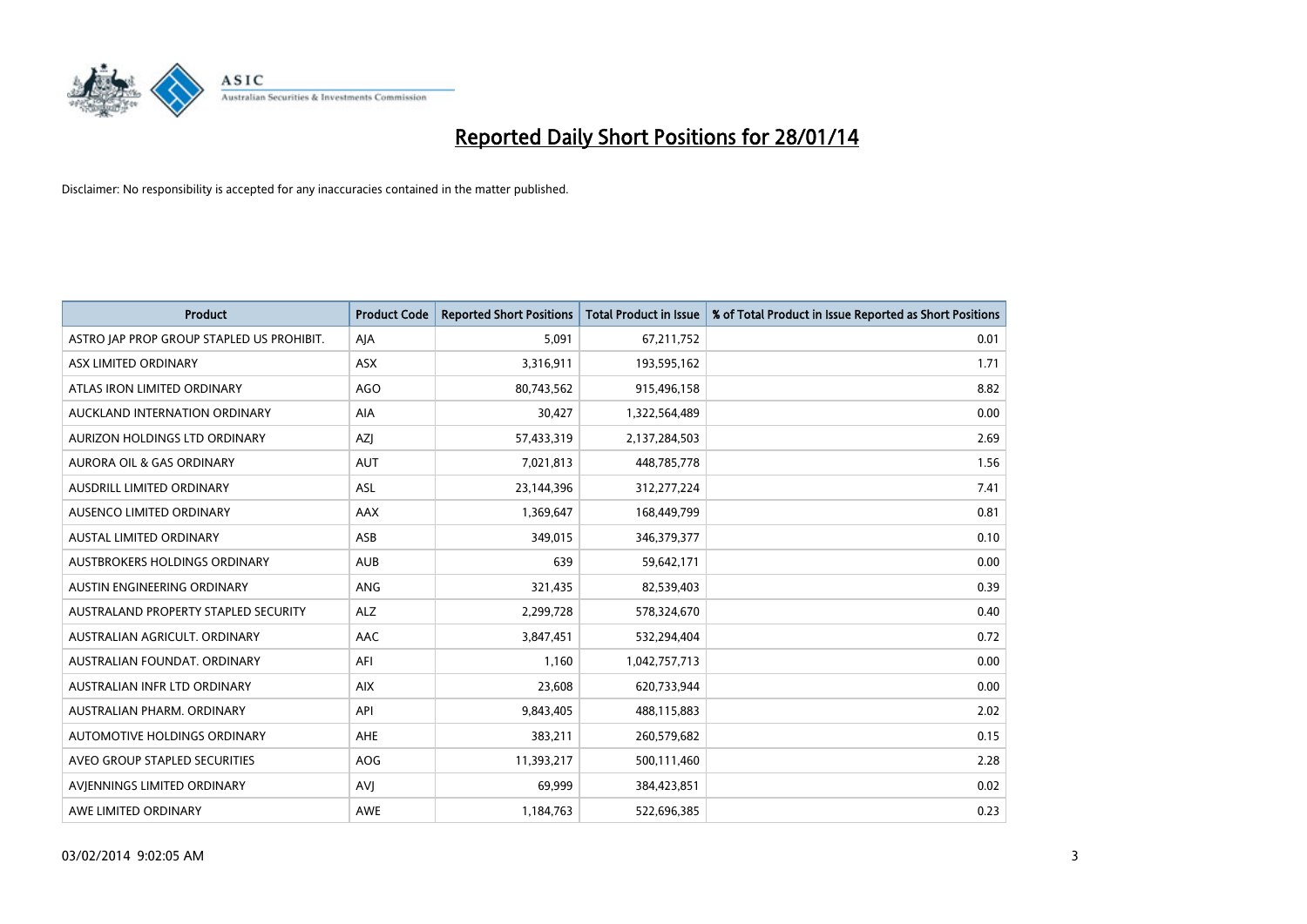

| <b>Product</b>                                | <b>Product Code</b> | <b>Reported Short Positions</b> | <b>Total Product in Issue</b> | % of Total Product in Issue Reported as Short Positions |
|-----------------------------------------------|---------------------|---------------------------------|-------------------------------|---------------------------------------------------------|
| <b>AZONTO PET LTD ORDINARY</b>                | APY                 | 41                              | 1,155,765,100                 | 0.00                                                    |
| BANDANNA ENERGY ORDINARY                      | <b>BND</b>          | 21,611,506                      | 528,481,199                   | 4.09                                                    |
| BANK OF QUEENSLAND. ORDINARY                  | <b>BOQ</b>          | 3,374,620                       | 322,566,581                   | 1.05                                                    |
| <b>BANNERMAN RESOURCES ORDINARY</b>           | <b>BMN</b>          | 68,808                          | 322,885,298                   | 0.02                                                    |
| <b>BASE RES LIMITED ORDINARY</b>              | <b>BSE</b>          | 6,794,848                       | 561,840,029                   | 1.21                                                    |
| <b>BATHURST RES LTD. ORDINARY</b>             | <b>BRL</b>          | 16,177,445                      | 821,457,725                   | 1.97                                                    |
| <b>BC IRON LIMITED ORDINARY</b>               | <b>BCI</b>          | 349,954                         | 123,928,630                   | 0.28                                                    |
| BEACH ENERGY LIMITED ORDINARY                 | <b>BPT</b>          | 18,891,606                      | 1,278,348,742                 | 1.48                                                    |
| BEADELL RESOURCE LTD ORDINARY                 | <b>BDR</b>          | 29,344,206                      | 790,727,280                   | 3.71                                                    |
| <b>BEGA CHEESE LTD ORDINARY</b>               | <b>BGA</b>          | 275,254                         | 152,245,802                   | 0.18                                                    |
| BENDIGO AND ADELAIDE ORDINARY                 | <b>BEN</b>          | 11,801,313                      | 409,994,759                   | 2.88                                                    |
| BENTHAM IMF LTD ORDINARY                      | <b>IMF</b>          | 3,254,903                       | 164,380,143                   | 1.98                                                    |
| BERKELEY RESOURCES ORDINARY                   | <b>BKY</b>          | 90,783                          | 180,361,323                   | 0.05                                                    |
| BETASHARES ASX RES ETF UNITS                  | <b>ORE</b>          | 809,000                         | 3,020,814                     | 26.78                                                   |
| <b>BHP BILLITON LIMITED ORDINARY</b>          | <b>BHP</b>          | 6,774,317                       | 3,211,691,105                 | 0.21                                                    |
| <b>BILLABONG ORDINARY</b>                     | <b>BBG</b>          | 12,794,202                      | 480,730,006                   | 2.66                                                    |
| <b>BIONOMICS LIMITED ORDINARY</b>             | <b>BNO</b>          | 197,819                         | 417,111,567                   | 0.05                                                    |
| <b>BLACKMORES LIMITED ORDINARY</b>            | <b>BKL</b>          | 22,409                          | 17,046,024                    | 0.13                                                    |
| <b>BLACKTHORN RESOURCES ORD US PROHIBITED</b> | <b>BTR</b>          | 682,030                         | 164,285,950                   | 0.42                                                    |
| BLUESCOPE STEEL LTD ORDINARY                  | BSL                 | 5,461,486                       | 558,733,728                   | 0.98                                                    |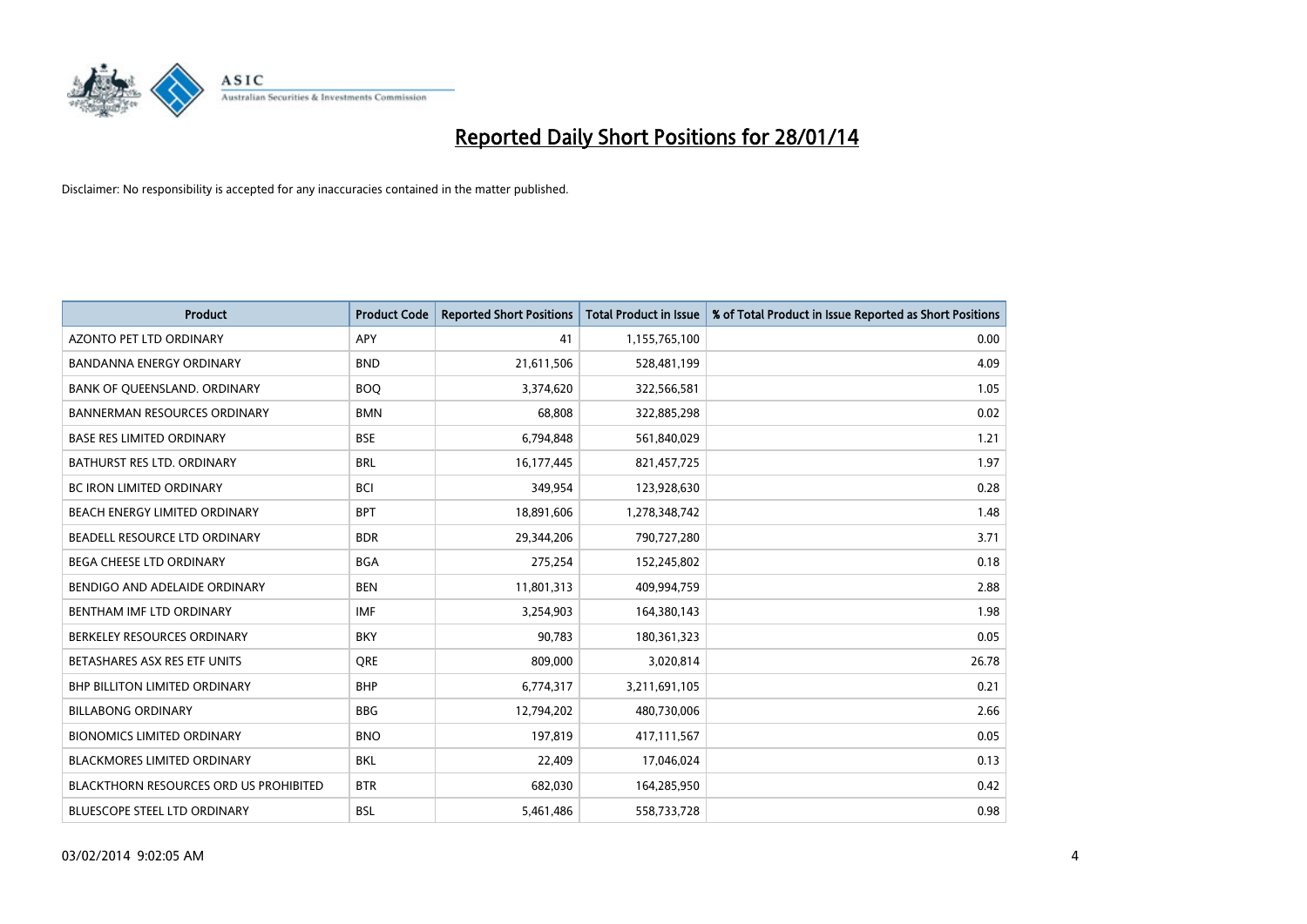

| <b>Product</b>                     | <b>Product Code</b> | <b>Reported Short Positions</b> | <b>Total Product in Issue</b> | % of Total Product in Issue Reported as Short Positions |
|------------------------------------|---------------------|---------------------------------|-------------------------------|---------------------------------------------------------|
| <b>BOART LONGYEAR ORDINARY</b>     | <b>BLY</b>          | 33,668,200                      | 461,163,412                   | 7.30                                                    |
| <b>BOOM LOGISTICS ORDINARY</b>     | <b>BOL</b>          | 249,999                         | 474,868,764                   | 0.05                                                    |
| BORAL LIMITED, ORDINARY            | <b>BLD</b>          | 41,641,405                      | 778,739,826                   | 5.35                                                    |
| <b>BRADKEN LIMITED ORDINARY</b>    | <b>BKN</b>          | 18,569,124                      | 169,240,662                   | 10.97                                                   |
| <b>BRAMBLES LIMITED ORDINARY</b>   | <b>BXB</b>          | 1,753,052                       | 1,561,791,046                 | 0.11                                                    |
| BREVILLE GROUP LTD ORDINARY        | <b>BRG</b>          | 3,070,593                       | 130,095,322                   | 2.36                                                    |
| <b>BRICKWORKS LIMITED ORDINARY</b> | <b>BKW</b>          | 103,497                         | 148,038,996                   | 0.07                                                    |
| BT INVESTMENT MNGMNT ORDINARY      | <b>BTT</b>          | 52,590                          | 282,727,073                   | 0.02                                                    |
| <b>BURU ENERGY ORDINARY</b>        | <b>BRU</b>          | 14,563,552                      | 298,505,530                   | 4.88                                                    |
| <b>BWP TRUST ORDINARY UNITS</b>    | <b>BWP</b>          | 3,313,354                       | 627,165,919                   | 0.53                                                    |
| CABCHARGE AUSTRALIA ORDINARY       | CAB                 | 14,844,544                      | 120,430,683                   | 12.33                                                   |
| CALTEX AUSTRALIA ORDINARY          | <b>CTX</b>          | 1,945,090                       | 270,000,000                   | 0.72                                                    |
| CAPE LAMBERT RES LTD ORDINARY      | <b>CFE</b>          | 19,764                          | 667,938,887                   | 0.00                                                    |
| <b>CARDNO LIMITED ORDINARY</b>     | CDD                 | 7,773,357                       | 146,134,957                   | 5.32                                                    |
| <b>CARINDALE PROPERTY UNIT</b>     | <b>CDP</b>          | 80                              | 70,000,000                    | 0.00                                                    |
| CARNARVON PETROLEUM ORDINARY       | <b>CVN</b>          | 12,220                          | 986,565,952                   | 0.00                                                    |
| CARSALES.COM LTD ORDINARY          | <b>CRZ</b>          | 6,361,357                       | 237,773,965                   | 2.68                                                    |
| CASH CONVERTERS ORDINARY           | CCV                 | 7,890,911                       | 426,302,767                   | 1.85                                                    |
| CEDAR WOODS PROP. ORDINARY         | <b>CWP</b>          | 46,473                          | 73,732,683                    | 0.06                                                    |
| CENTRAL PETROLEUM ORDINARY         | <b>CTP</b>          | 384,998                         | 309,219,473                   | 0.12                                                    |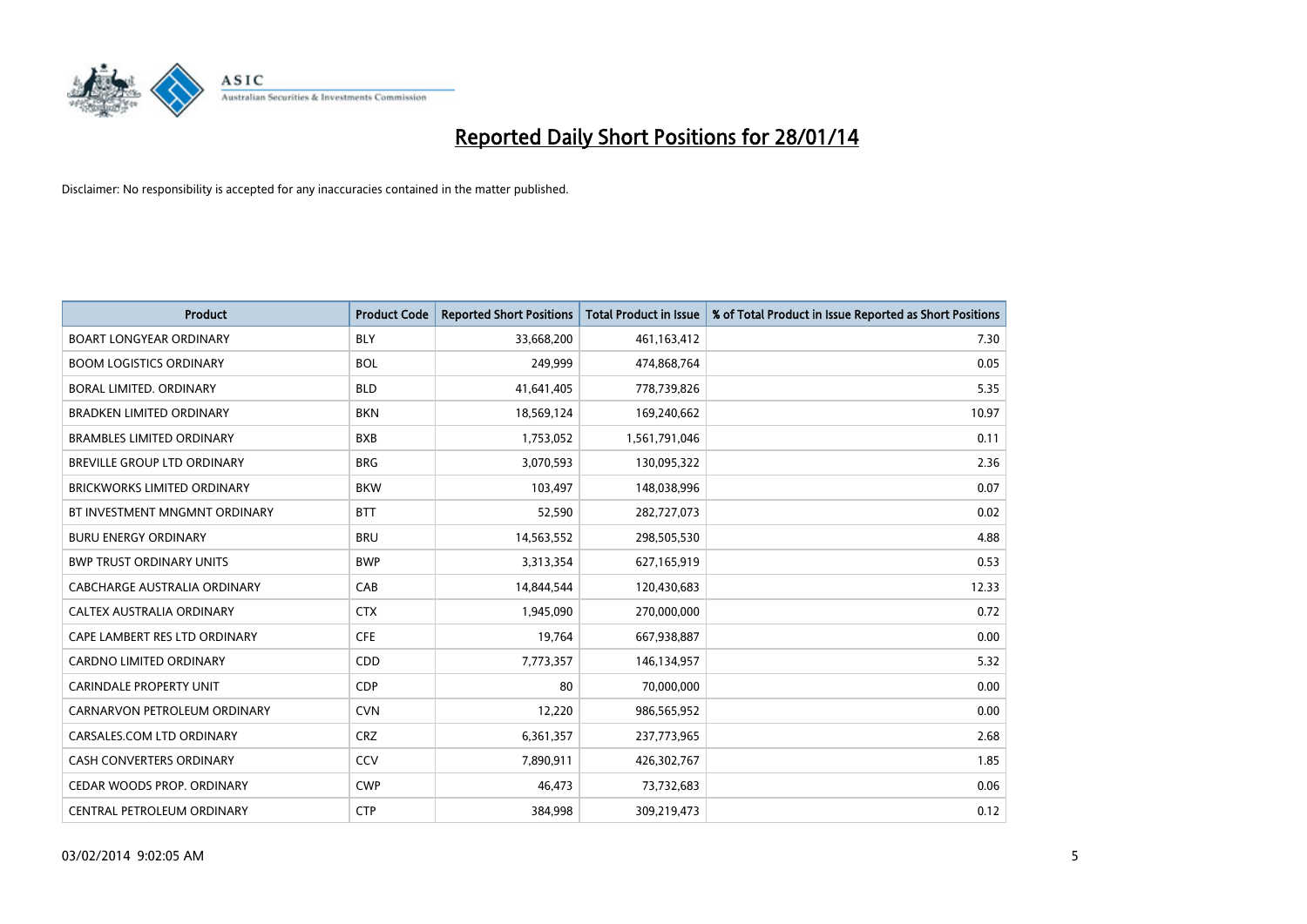

| <b>Product</b>                          | <b>Product Code</b> | <b>Reported Short Positions</b> | <b>Total Product in Issue</b> | % of Total Product in Issue Reported as Short Positions |
|-----------------------------------------|---------------------|---------------------------------|-------------------------------|---------------------------------------------------------|
| <b>CERAMIC FUEL CELLS ORDINARY</b>      | <b>CFU</b>          | 390                             | 1,751,724,324                 | 0.00                                                    |
| CFS RETAIL TRUST GRP STAPLED SECURITIES | <b>CFX</b>          | 55,984,150                      | 3,009,638,042                 | 1.86                                                    |
| CHALLENGER DIV.PRO. STAPLED UNITS       | <b>CDI</b>          | 146,703                         | 214,101,013                   | 0.07                                                    |
| <b>CHALLENGER LIMITED ORDINARY</b>      | <b>CGF</b>          | 796,462                         | 530,862,585                   | 0.15                                                    |
| CHARTER HALL GROUP STAPLED US PROHIBIT. | <b>CHC</b>          | 283,341                         | 309,358,198                   | 0.09                                                    |
| <b>CHARTER HALL RETAIL UNITS</b>        | CQR                 | 10,285,331                      | 362,896,512                   | 2.83                                                    |
| <b>CHORUS LIMITED ORDINARY</b>          | <b>CNU</b>          | 128,215                         | 396,369,767                   | 0.03                                                    |
| CITIGOLD CORP LTD ORDINARY              | <b>CTO</b>          | 153,427                         | 1,495,764,906                 | 0.01                                                    |
| COAL OF AFRICA LTD ORDINARY             | <b>CZA</b>          | 426                             | 1,048,368,613                 | 0.00                                                    |
| <b>COALSPUR MINES LTD ORDINARY</b>      | <b>CPL</b>          | 7,102,648                       | 641,394,435                   | 1.11                                                    |
| COBAR CONSOLIDATED ORDINARY             | CCU                 | 100,000                         | 329,646,728                   | 0.03                                                    |
| COCA-COLA AMATIL ORDINARY               | <b>CCL</b>          | 15,509,731                      | 763,590,249                   | 2.03                                                    |
| COCHLEAR LIMITED ORDINARY               | <b>COH</b>          | 8,594,891                       | 57,062,020                    | 15.06                                                   |
| <b>COCKATOO COAL ORDINARY</b>           | COK                 | 167,987                         | 4,458,357,900                 | 0.00                                                    |
| <b>CODAN LIMITED ORDINARY</b>           | <b>CDA</b>          | 621,235                         | 176,969,924                   | 0.35                                                    |
| <b>COFFEY INTERNATIONAL ORDINARY</b>    | <b>COF</b>          | 18,921                          | 255,833,165                   | 0.01                                                    |
| <b>COKAL LTD ORDINARY</b>               | <b>CKA</b>          | 13,650                          | 471,103,926                   | 0.00                                                    |
| <b>COLLECTION HOUSE ORDINARY</b>        | <b>CLH</b>          | 1,527,828                       | 128,969,148                   | 1.18                                                    |
| <b>COLLINS FOODS LTD ORDINARY</b>       | <b>CKF</b>          | 3,091                           | 93,000,003                    | 0.00                                                    |
| COMMONWEALTH BANK, ORDINARY             | <b>CBA</b>          | 8,908,327                       | 1,611,928,836                 | 0.55                                                    |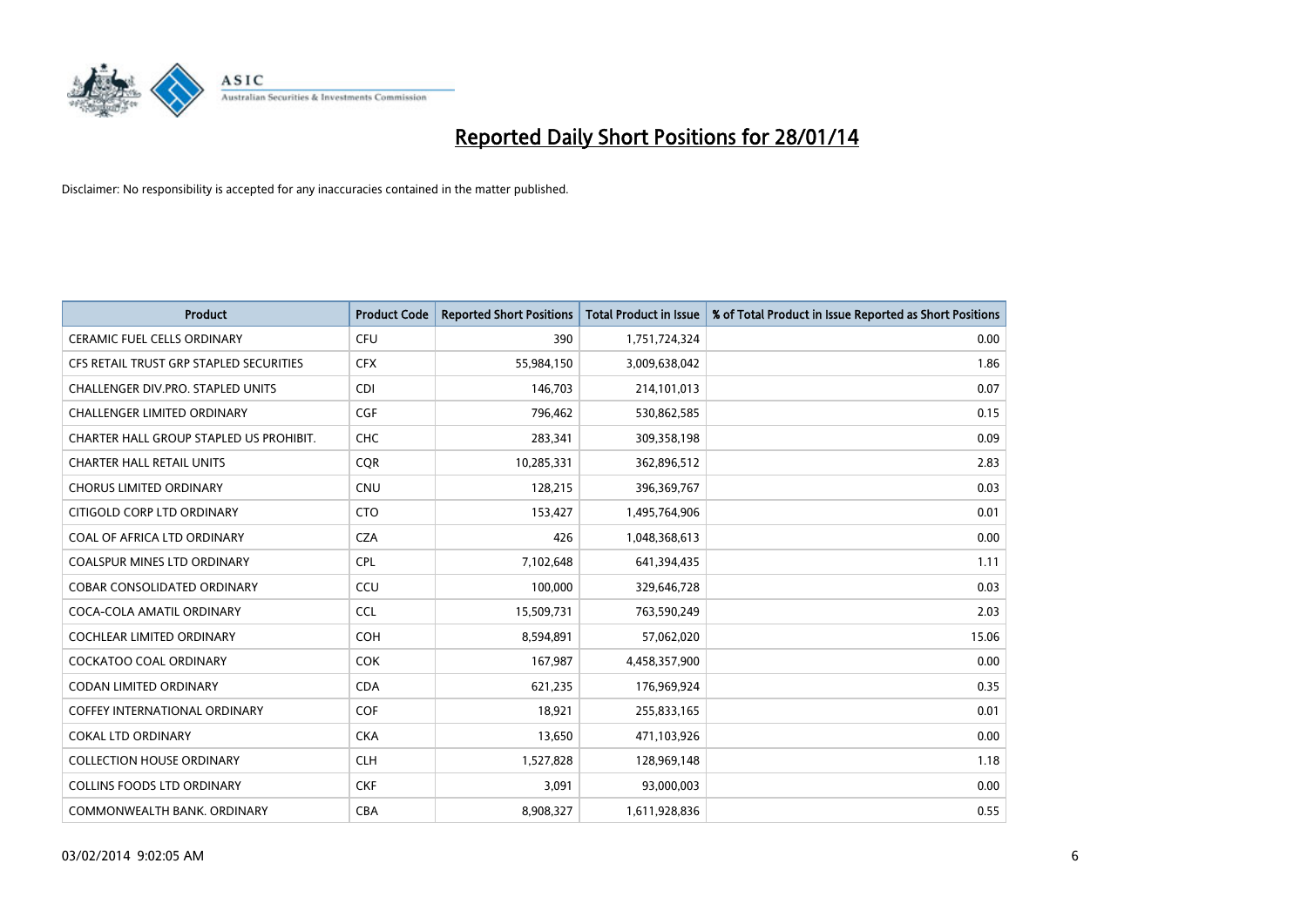

| <b>Product</b>                          | <b>Product Code</b> | <b>Reported Short Positions</b> | Total Product in Issue | % of Total Product in Issue Reported as Short Positions |
|-----------------------------------------|---------------------|---------------------------------|------------------------|---------------------------------------------------------|
| <b>COMMONWEALTH PROP ORDINARY UNITS</b> | <b>CPA</b>          | 12,134,983                      | 2,347,003,413          | 0.52                                                    |
| <b>COMPASS RESOURCES ORDINARY</b>       | <b>CMR</b>          | 7,472                           | 1,403,744,100          | 0.00                                                    |
| COMPUTERSHARE LTD ORDINARY              | <b>CPU</b>          | 11,204,142                      | 556,203,079            | 2.01                                                    |
| <b>COOPER ENERGY LTD ORDINARY</b>       | <b>COE</b>          | 123,015                         | 329,235,509            | 0.04                                                    |
| CORP TRAVEL LIMITED ORDINARY            | <b>CTD</b>          | 41,367                          | 89,612,297             | 0.05                                                    |
| <b>COVER-MORE GRP LTD ORDINARY</b>      | <b>CVO</b>          | 733,000                         | 317,750,000            | 0.23                                                    |
| CREDIT CORP GROUP ORDINARY              | <b>CCP</b>          | 105,532                         | 46,131,882             | 0.23                                                    |
| <b>CROMWELL PROP STAPLED SECURITIES</b> | <b>CMW</b>          | 15,220,463                      | 1,721,483,143          | 0.88                                                    |
| <b>CROWE HORWATH AUS ORDINARY</b>       | <b>CRH</b>          | 556,762                         | 273,005,429            | 0.20                                                    |
| <b>CROWN RESORTS LTD ORDINARY</b>       | <b>CWN</b>          | 2,308,435                       | 728,394,185            | 0.32                                                    |
| <b>CSG LIMITED ORDINARY</b>             | CSV                 | 27,814                          | 278,973,075            | 0.01                                                    |
| <b>CSL LIMITED ORDINARY</b>             | <b>CSL</b>          | 1,353,721                       | 484,688,043            | 0.28                                                    |
| <b>CSR LIMITED ORDINARY</b>             | <b>CSR</b>          | 20,774,833                      | 506,000,315            | 4.11                                                    |
| <b>CUDECO LIMITED ORDINARY</b>          | CDU                 | 7,760,018                       | 234,013,408            | 3.32                                                    |
| DART ENERGY LTD ORDINARY                | <b>DTE</b>          | 4,686,531                       | 1,108,752,733          | 0.42                                                    |
| DATA#3 LIMITED ORDINARY                 | <b>DTL</b>          | 727,791                         | 153,974,950            | 0.47                                                    |
| DAVID JONES LIMITED ORDINARY            | <b>DJS</b>          | 38,090,995                      | 537,137,845            | 7.09                                                    |
| DECMIL GROUP LIMITED ORDINARY           | <b>DCG</b>          | 2,676,404                       | 168,657,794            | 1.59                                                    |
| DEEP YELLOW LIMITED ORDINARY            | <b>DYL</b>          | 10,002                          | 1,612,657,567          | 0.00                                                    |
| DEVINE LIMITED ORDINARY                 | <b>DVN</b>          | 22,579                          | 158,730,556            | 0.01                                                    |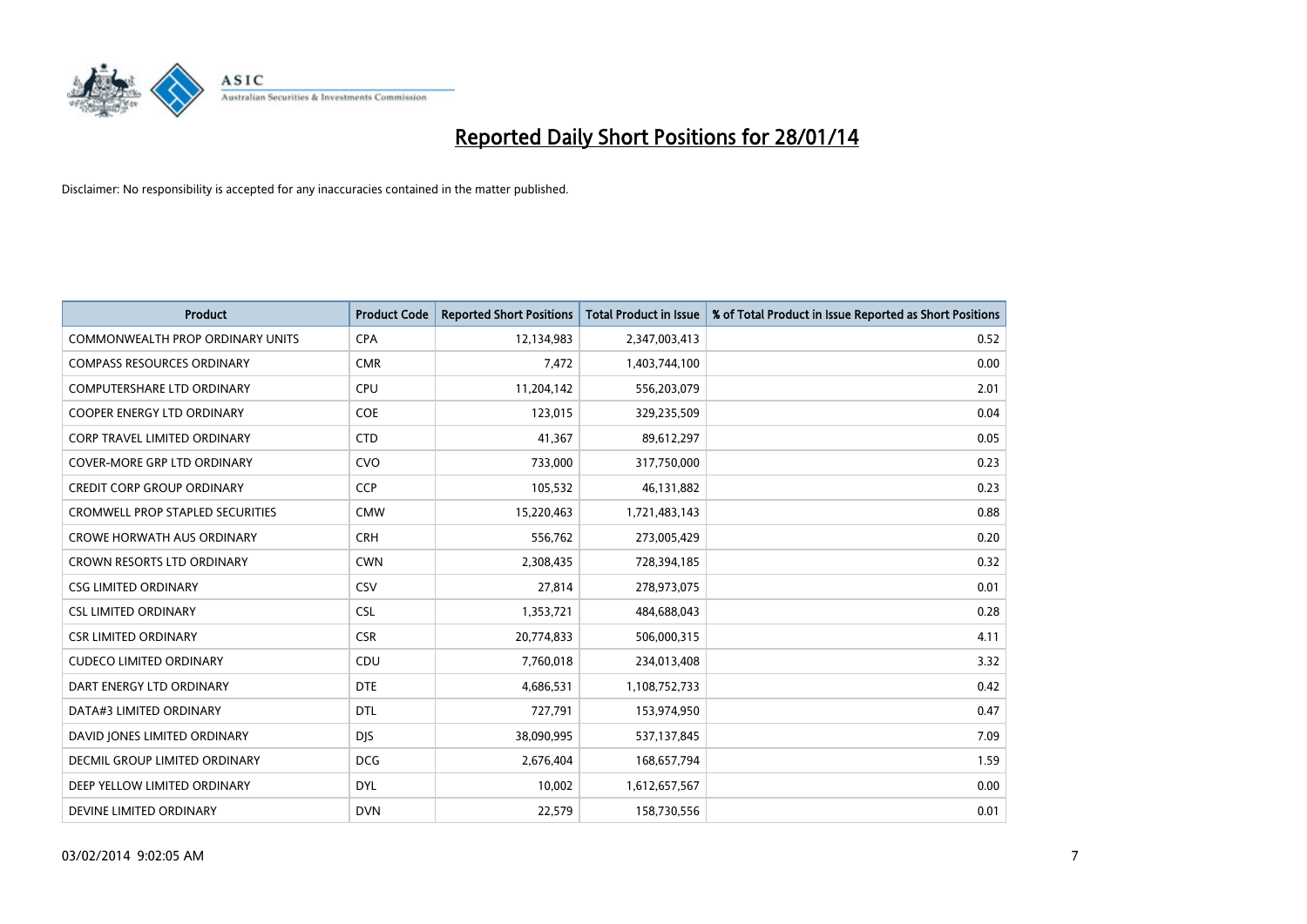

| <b>Product</b>                       | <b>Product Code</b> | <b>Reported Short Positions</b> | <b>Total Product in Issue</b> | % of Total Product in Issue Reported as Short Positions |
|--------------------------------------|---------------------|---------------------------------|-------------------------------|---------------------------------------------------------|
| DEXUS PROPERTY GROUP STAPLED UNITS   | <b>DXS</b>          | 95,259,747                      | 4,628,228,426                 | 2.06                                                    |
| DICK SMITH HLDGS ORDINARY            | <b>DSH</b>          | 3,718,529                       | 236,511,364                   | 1.57                                                    |
| DISCOVERY METALS LTD ORDINARY        | <b>DML</b>          | 5,911,859                       | 560,034,418                   | 1.06                                                    |
| DOMINO PIZZA ENTERPR ORDINARY        | <b>DMP</b>          | 1,726,174                       | 85,915,713                    | 2.01                                                    |
| DONACO INTERNATIONAL ORDINARY        | <b>DNA</b>          | 70,000                          | 401,051,771                   | 0.02                                                    |
| DOWNER EDI LIMITED ORDINARY          | <b>DOW</b>          | 16,168,685                      | 434,734,970                   | 3.72                                                    |
| DRAGON MINING LTD ORDINARY           | <b>DRA</b>          | 50.000                          | 88,840,613                    | 0.06                                                    |
| DRILLSEARCH ENERGY ORDINARY          | <b>DLS</b>          | 10,194,001                      | 432,465,895                   | 2.36                                                    |
| DUET GROUP STAPLED US PROHIBIT.      | <b>DUE</b>          | 9,601,508                       | 1,286,215,139                 | 0.75                                                    |
| DULUXGROUP LIMITED ORDINARY          | <b>DLX</b>          | 277,986                         | 381,093,950                   | 0.07                                                    |
| <b>DWS LTD ORDINARY</b>              | <b>DWS</b>          | 635,795                         | 132,362,763                   | 0.48                                                    |
| ECHO ENTERTAINMENT ORDINARY          | <b>EGP</b>          | 15,123,803                      | 825,672,730                   | 1.83                                                    |
| <b>ELDERS LIMITED ORDINARY</b>       | <b>ELD</b>          | 19,697,936                      | 455,013,329                   | 4.33                                                    |
| ELEMENTAL MINERALS ORDINARY          | <b>ELM</b>          | 176,299                         | 303,263,391                   | 0.06                                                    |
| <b>EMECO HOLDINGS ORDINARY</b>       | <b>EHL</b>          | 9,855,186                       | 599,675,707                   | 1.64                                                    |
| <b>ENDEAVOUR MIN CORP CDI 1:1</b>    | <b>EVR</b>          | 175,983                         | 82,053,013                    | 0.21                                                    |
| <b>ENERGY RESOURCES ORDINARY 'A'</b> | <b>ERA</b>          | 11,402,279                      | 517,725,062                   | 2.20                                                    |
| ENERGY WORLD CORPOR. ORDINARY        | <b>EWC</b>          | 55,866,165                      | 1,734,166,672                 | 3.22                                                    |
| <b>ENVESTRA LIMITED ORDINARY</b>     | <b>ENV</b>          | 2,262,395                       | 1,796,808,474                 | 0.13                                                    |
| EQUATORIAL RES LTD ORDINARY          | EQX                 | 14,358                          | 122,185,353                   | 0.01                                                    |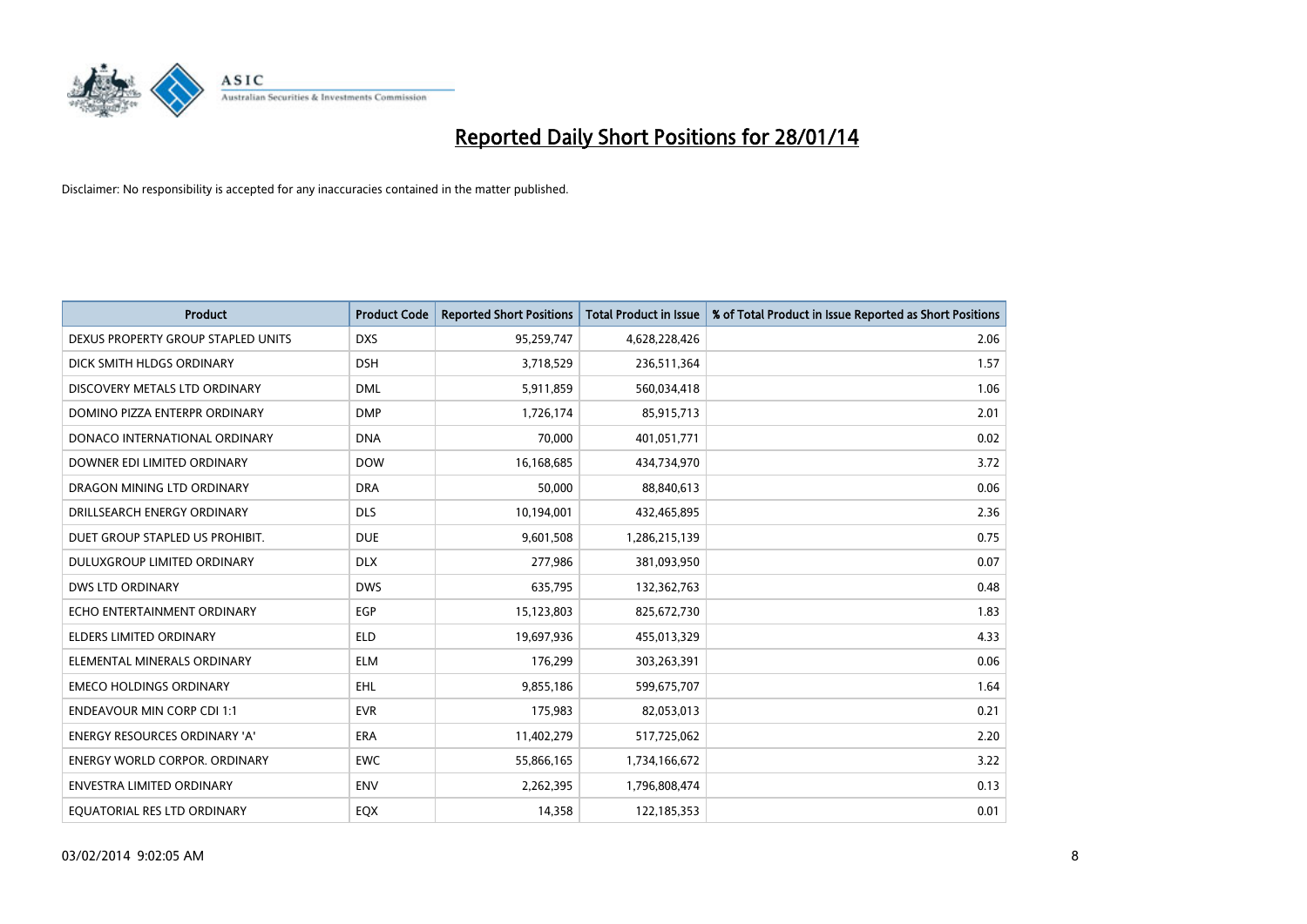

| <b>Product</b>                         | <b>Product Code</b> | <b>Reported Short Positions</b> | <b>Total Product in Issue</b> | % of Total Product in Issue Reported as Short Positions |
|----------------------------------------|---------------------|---------------------------------|-------------------------------|---------------------------------------------------------|
| ERM POWER LIMITED ORDINARY             | EPW                 | 413,022                         | 238,714,606                   | 0.17                                                    |
| ESERVGLOBAL LIMITED ORDINARY           | <b>ESV</b>          | 5,377,000                       | 253,545,997                   | 2.12                                                    |
| ETHANE PIPELINE STAPLED SECURITIES     | <b>EPX</b>          | 1,619                           | 69,302,275                    | 0.00                                                    |
| EVOLUTION MINING LTD ORDINARY          | <b>EVN</b>          | 22,308,813                      | 708,652,367                   | 3.15                                                    |
| <b>FAIRFAX MEDIA LTD ORDINARY</b>      | <b>FXI</b>          | 251,391,017                     | 2,351,955,725                 | 10.69                                                   |
| <b>FANTASTIC HOLDINGS ORDINARY</b>     | FAN                 | 21,870                          | 103,068,398                   | 0.02                                                    |
| FAR LTD ORDINARY                       | <b>FAR</b>          | 22,790,932                      | 2,499,846,742                 | 0.91                                                    |
| FEDERATION CNTRES ORD/UNIT STAPLED SEC | <b>FDC</b>          | 4,833,968                       | 1,427,641,565                 | 0.34                                                    |
| FIRSTFOLIO LIMITED ORDINARY            | <b>FFF</b>          | 7,500                           | 773,886,809                   | 0.00                                                    |
| FISHER & PAYKEL H. ORDINARY            | <b>FPH</b>          | 1,750,025                       | 550,727,659                   | 0.32                                                    |
| FLEETWOOD CORP ORDINARY                | <b>FWD</b>          | 2,212,287                       | 60,522,619                    | 3.66                                                    |
| FLETCHER BUILDING ORDINARY             | <b>FBU</b>          | 1,183,176                       | 687,854,788                   | 0.17                                                    |
| FLEXIGROUP LIMITED ORDINARY            | <b>FXL</b>          | 722,222                         | 304,096,060                   | 0.24                                                    |
| FLIGHT CENTRE TRAVEL ORDINARY          | <b>FLT</b>          | 4,742,875                       | 100,537,929                   | 4.72                                                    |
| FLINDERS MINES LTD ORDINARY            | <b>FMS</b>          | 4,875,351                       | 1,826,716,748                 | 0.27                                                    |
| FOCUS MINERALS LTD ORDINARY            | <b>FML</b>          | 10,190,806                      | 9,137,375,877                 | 0.11                                                    |
| FONTERRA SHARE FUND ORDINARY UNITS     | <b>FSF</b>          | 319                             | 106,735,056                   | 0.00                                                    |
| <b>FORGE GROUP LIMITED ORDINARY</b>    | FGE                 | 4,121,147                       | 86,169,014                    | 4.78                                                    |
| FORTESCUE METALS GRP ORDINARY          | <b>FMG</b>          | 173,687,222                     | 3,113,798,151                 | 5.58                                                    |
| <b>G.U.D. HOLDINGS ORDINARY</b>        | GUD                 | 5,470,661                       | 71,241,319                    | 7.68                                                    |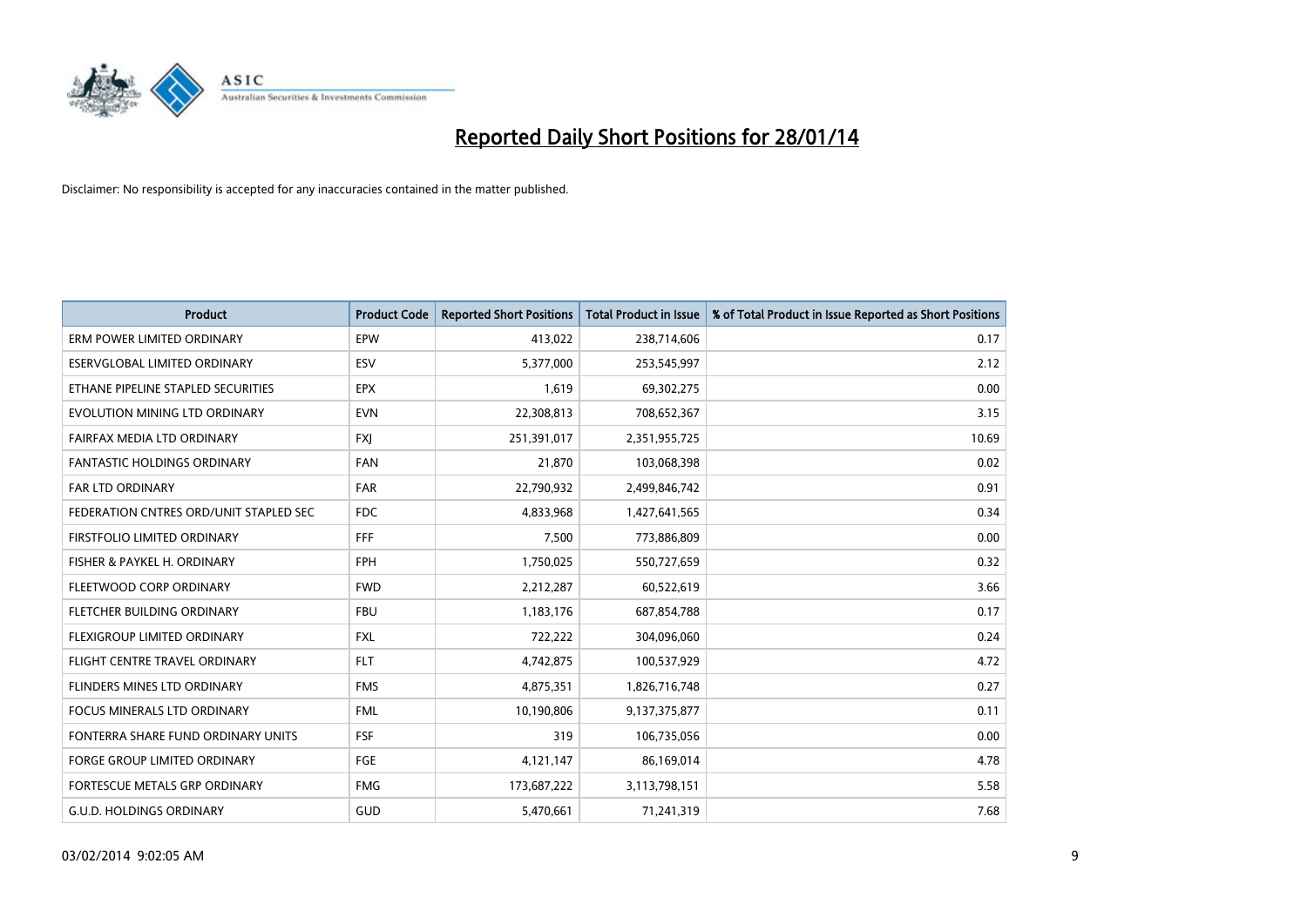

| <b>Product</b>                                   | <b>Product Code</b> | <b>Reported Short Positions</b> | <b>Total Product in Issue</b> | % of Total Product in Issue Reported as Short Positions |
|--------------------------------------------------|---------------------|---------------------------------|-------------------------------|---------------------------------------------------------|
| <b>G8 EDUCATION LIMITED ORDINARY</b>             | <b>GEM</b>          | 2,633,606                       | 301,705,105                   | 0.87                                                    |
| <b>GALAXY RESOURCES ORDINARY</b>                 | <b>GXY</b>          | 158,010                         | 1,027,073,389                 | 0.02                                                    |
| <b>GBST HOLDINGS ORDINARY</b>                    | <b>GBT</b>          | 33,516                          | 66,561,725                    | 0.05                                                    |
| <b>GDI PROPERTY GRP STAPLED SECURITIES</b>       | GDI                 | 3,473                           | 567,575,025                   | 0.00                                                    |
| <b>GENETIC TECHNOLOGIES ORDINARY</b>             | GTG                 | 237,000                         | 597,926,082                   | 0.04                                                    |
| <b>GEODYNAMICS LIMITED ORDINARY</b>              | GDY                 | 850                             | 406,452,608                   | 0.00                                                    |
| GI DYNAMICS, INC CDI US PROHIBITED               | GID                 | 116,038                         | 393,043,620                   | 0.03                                                    |
| <b>GINDALBIE METALS LTD ORDINARY</b>             | GBG                 | 47,223,627                      | 1,493,660,842                 | 3.16                                                    |
| <b>GOODMAN FIELDER, ORDINARY</b>                 | <b>GFF</b>          | 40,698,895                      | 1,955,559,207                 | 2.08                                                    |
| <b>GOODMAN GROUP STAPLED</b>                     | <b>GMG</b>          | 6,021,843                       | 1,718,742,809                 | 0.35                                                    |
| <b>GPT GROUP STAPLED SEC.</b>                    | <b>GPT</b>          | 5,519,585                       | 1,694,888,638                 | 0.33                                                    |
| <b>GRAINCORP LIMITED A CLASS ORDINARY</b>        | <b>GNC</b>          | 684,134                         | 228,855,628                   | 0.30                                                    |
| <b>GRANGE RESOURCES. ORDINARY</b>                | GRR                 | 4,968,785                       | 1,157,097,869                 | 0.43                                                    |
| <b>GREENCROSS LIMITED ORDINARY</b>               | <b>GXL</b>          | 71,485                          | 37,682,334                    | 0.19                                                    |
| <b>GREENLAND MIN EN LTD ORDINARY</b>             | GGG                 | 2,445,959                       | 574,572,911                   | 0.43                                                    |
| <b>GROWTHPOINT PROPERTY ORD/UNIT STAPLED SEC</b> | GOZ                 | 6,637                           | 475,705,269                   | 0.00                                                    |
| <b>GRYPHON MINERALS LTD ORDINARY</b>             | GRY                 | 5,242,467                       | 400,797,615                   | 1.31                                                    |
| <b>GUILDFORD COAL LTD ORDINARY</b>               | <b>GUF</b>          | 242,747                         | 655,046,899                   | 0.04                                                    |
| <b>GUINNESS PEAT GROUP. CDI 1:1</b>              | GPG                 | 81,925                          | 187,775,054                   | 0.04                                                    |
| <b>GWA GROUP LTD ORDINARY</b>                    | <b>GWA</b>          | 12,364,342                      | 306,533,770                   | 4.03                                                    |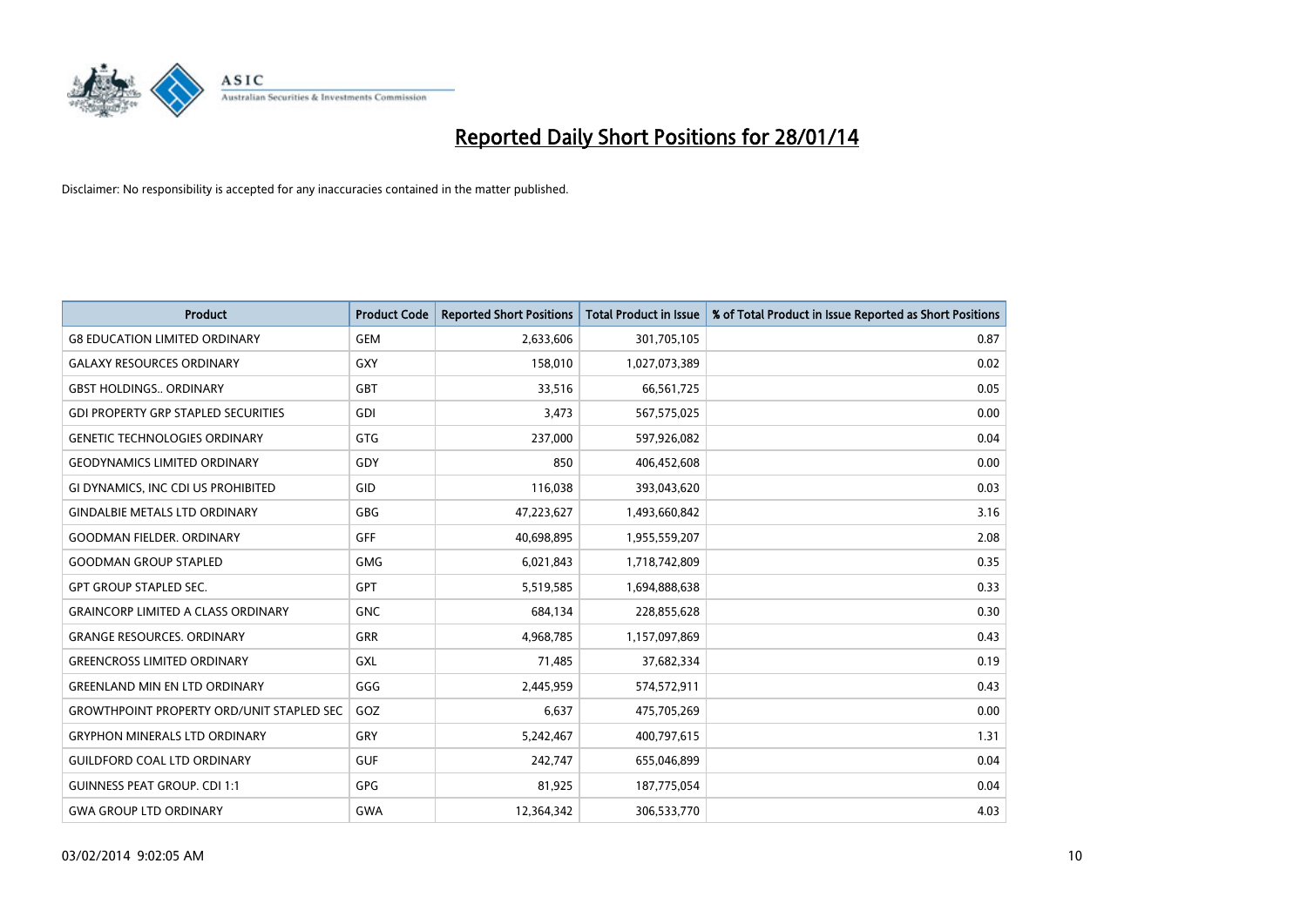

| <b>Product</b>                      | <b>Product Code</b> | <b>Reported Short Positions</b> | <b>Total Product in Issue</b> | % of Total Product in Issue Reported as Short Positions |
|-------------------------------------|---------------------|---------------------------------|-------------------------------|---------------------------------------------------------|
| <b>HARVEY NORMAN ORDINARY</b>       | <b>HVN</b>          | 67,899,420                      | 1,062,316,784                 | 6.39                                                    |
| <b>HENDERSON GROUP CDI 1:1</b>      | <b>HGG</b>          | 490,862                         | 703,262,113                   | 0.07                                                    |
| HFA HOLDINGS LIMITED ORDINARY       | <b>HFA</b>          | 3,863                           | 118,738,157                   | 0.00                                                    |
| HIGHLANDS PACIFIC ORDINARY          | <b>HIG</b>          | 10,001                          | 853,777,764                   | 0.00                                                    |
| HILLGROVE RES LTD ORDINARY          | <b>HGO</b>          | 21,499                          | 1,178,589,221                 | 0.00                                                    |
| <b>HILLS LTD ORDINARY</b>           | <b>HIL</b>          | 504,570                         | 236,619,450                   | 0.21                                                    |
| HORIZON OIL LIMITED ORDINARY        | <b>HZN</b>          | 78,986,240                      | 1,301,147,932                 | 6.07                                                    |
| HOT CHILI LTD ORDINARY              | <b>HCH</b>          | 10,000                          | 347,732,196                   | 0.00                                                    |
| <b>ICON ENERGY LIMITED ORDINARY</b> | <b>ICN</b>          | 2,926                           | 615,774,351                   | 0.00                                                    |
| <b>IINET LIMITED ORDINARY</b>       | <b>IIN</b>          | 1,269,016                       | 161,238,847                   | 0.79                                                    |
| ILUKA RESOURCES ORDINARY            | ILU                 | 39,835,314                      | 418,700,517                   | 9.51                                                    |
| <b>IMDEX LIMITED ORDINARY</b>       | <b>IMD</b>          | 4,119,850                       | 210,473,188                   | 1.96                                                    |
| <b>INCITEC PIVOT ORDINARY</b>       | IPL                 | 23,910,025                      | 1,644,919,097                 | 1.45                                                    |
| <b>INDEPENDENCE GROUP ORDINARY</b>  | <b>IGO</b>          | 3,763,426                       | 233,323,905                   | 1.61                                                    |
| <b>INDOPHIL RESOURCES ORDINARY</b>  | <b>IRN</b>          | 1,278,731                       | 1,203,146,194                 | 0.11                                                    |
| INFIGEN ENERGY STAPLED SECURITIES   | <b>IFN</b>          | 3,072,809                       | 764,993,434                   | 0.40                                                    |
| <b>INFOMEDIA LTD ORDINARY</b>       | IFM                 | 431,607                         | 304,953,155                   | 0.14                                                    |
| INGENIA GROUP STAPLED SECURITIES    | <b>INA</b>          | 74,630                          | 676,240,232                   | 0.01                                                    |
| <b>INSURANCE AUSTRALIA ORDINARY</b> | IAG                 | 9,254,695                       | 2,298,412,449                 | 0.40                                                    |
| <b>INTREPID MINES ORDINARY</b>      | IAU                 | 17,238,637                      | 556,511,361                   | 3.10                                                    |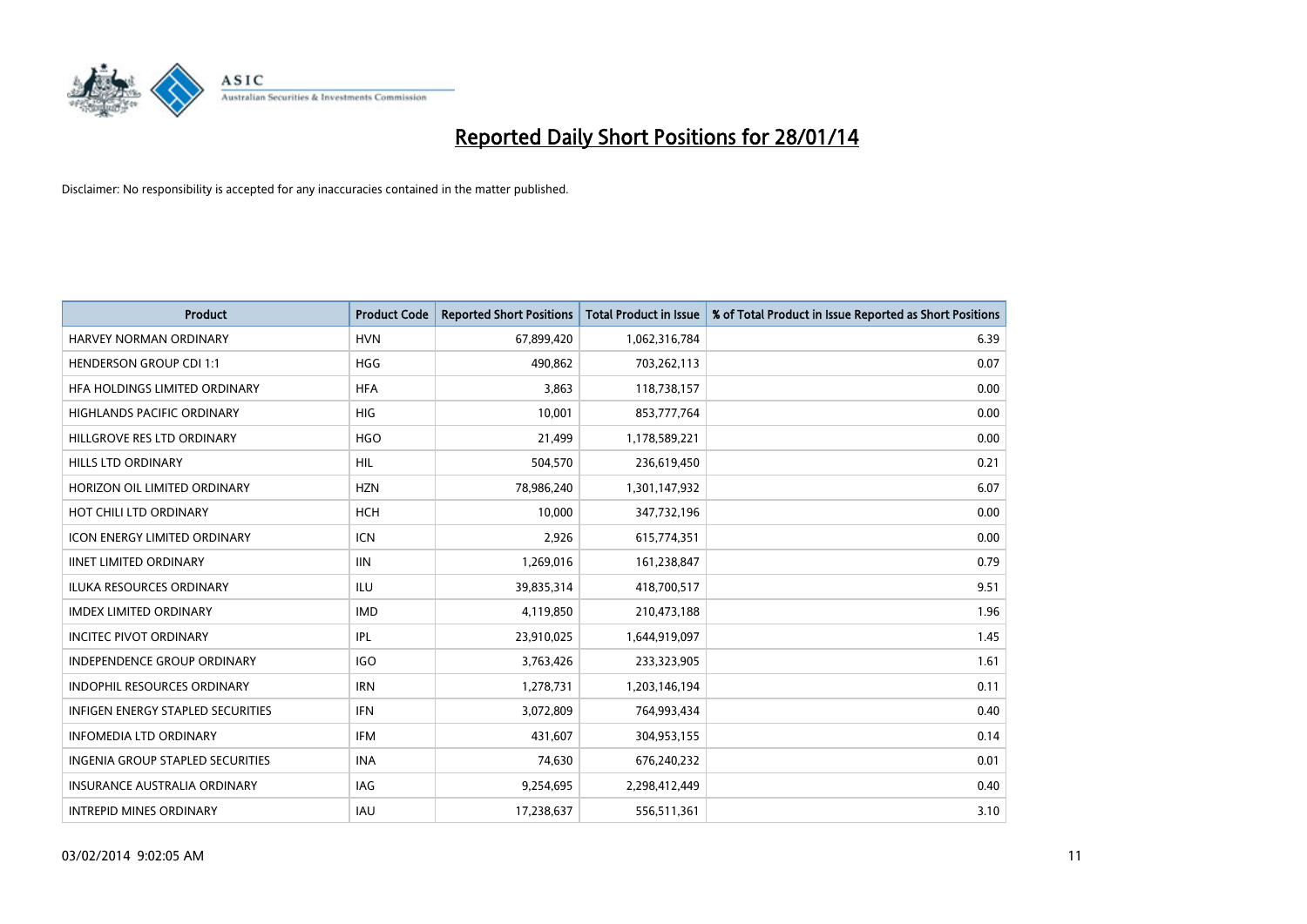

| <b>Product</b>                                  | <b>Product Code</b> | <b>Reported Short Positions</b> | <b>Total Product in Issue</b> | % of Total Product in Issue Reported as Short Positions |
|-------------------------------------------------|---------------------|---------------------------------|-------------------------------|---------------------------------------------------------|
| <b>INVESTA OFFICE FUND STAPLED SECURITIES</b>   | <b>IOF</b>          | 555,234                         | 614,047,458                   | 0.09                                                    |
| <b>INVOCARE LIMITED ORDINARY</b>                | <b>IVC</b>          | 5,821,016                       | 110,030,298                   | 5.29                                                    |
| <b>IOOF HOLDINGS LTD ORDINARY</b>               | IFL                 | 1,939,913                       | 232,118,034                   | 0.84                                                    |
| <b>IRESS LIMITED ORDINARY</b>                   | <b>IRE</b>          | 515,117                         | 158,585,126                   | 0.32                                                    |
| <b>IRON ORE HOLDINGS ORDINARY</b>               | <b>IOH</b>          | 26,197                          | 161,174,005                   | 0.02                                                    |
| <b>ISELECT LTD ORDINARY</b>                     | <b>ISU</b>          | 5,273,587                       | 260,889,894                   | 2.02                                                    |
| <b>ISONEA LIMITED ORDINARY</b>                  | <b>ISN</b>          | 1,204                           | 262,944,672                   | 0.00                                                    |
| <b>JAMES HARDIE INDUST CHESS DEPOSITARY INT</b> | <b>IHX</b>          | 5,093,846                       | 443,536,551                   | 1.15                                                    |
| <b>JB HI-FI LIMITED ORDINARY</b>                | <b>IBH</b>          | 9,250,749                       | 100,261,681                   | 9.23                                                    |
| <b>KAGARA LTD ORDINARY</b>                      | KZL                 | 3,349,855                       | 798,953,117                   | 0.42                                                    |
| KAROON GAS AUSTRALIA ORDINARY                   | <b>KAR</b>          | 4,846,599                       | 255,841,581                   | 1.89                                                    |
| KATHMANDU HOLD LTD ORDINARY                     | <b>KMD</b>          | 185,773                         | 200,473,338                   | 0.09                                                    |
| <b>KBL MINING LIMITED ORDINARY</b>              | <b>KBL</b>          | 1,820                           | 393,535,629                   | 0.00                                                    |
| KINGSGATE CONSOLID, ORDINARY                    | <b>KCN</b>          | 6,744,319                       | 164,154,349                   | 4.11                                                    |
| KINGSROSE MINING LTD ORDINARY                   | <b>KRM</b>          | 500,383                         | 335,753,851                   | 0.15                                                    |
| LEIGHTON HOLDINGS ORDINARY                      | LEI                 | 22,813,905                      | 337,235,188                   | 6.76                                                    |
| LEND LEASE GROUP UNIT/ORD STAPLED               | LLC                 | 6,327,396                       | 576,712,337                   | 1.10                                                    |
| LYCOPODIUM LIMITED ORDINARY                     | <b>LYL</b>          | 1                               | 38,955,103                    | 0.00                                                    |
| LYNAS CORPORATION ORDINARY                      | <b>LYC</b>          | 164,910,273                     | 1,961,160,594                 | 8.41                                                    |
| <b>M2 GRP LTD ORDINARY</b>                      | <b>MTU</b>          | 9,746,462                       | 179,384,685                   | 5.43                                                    |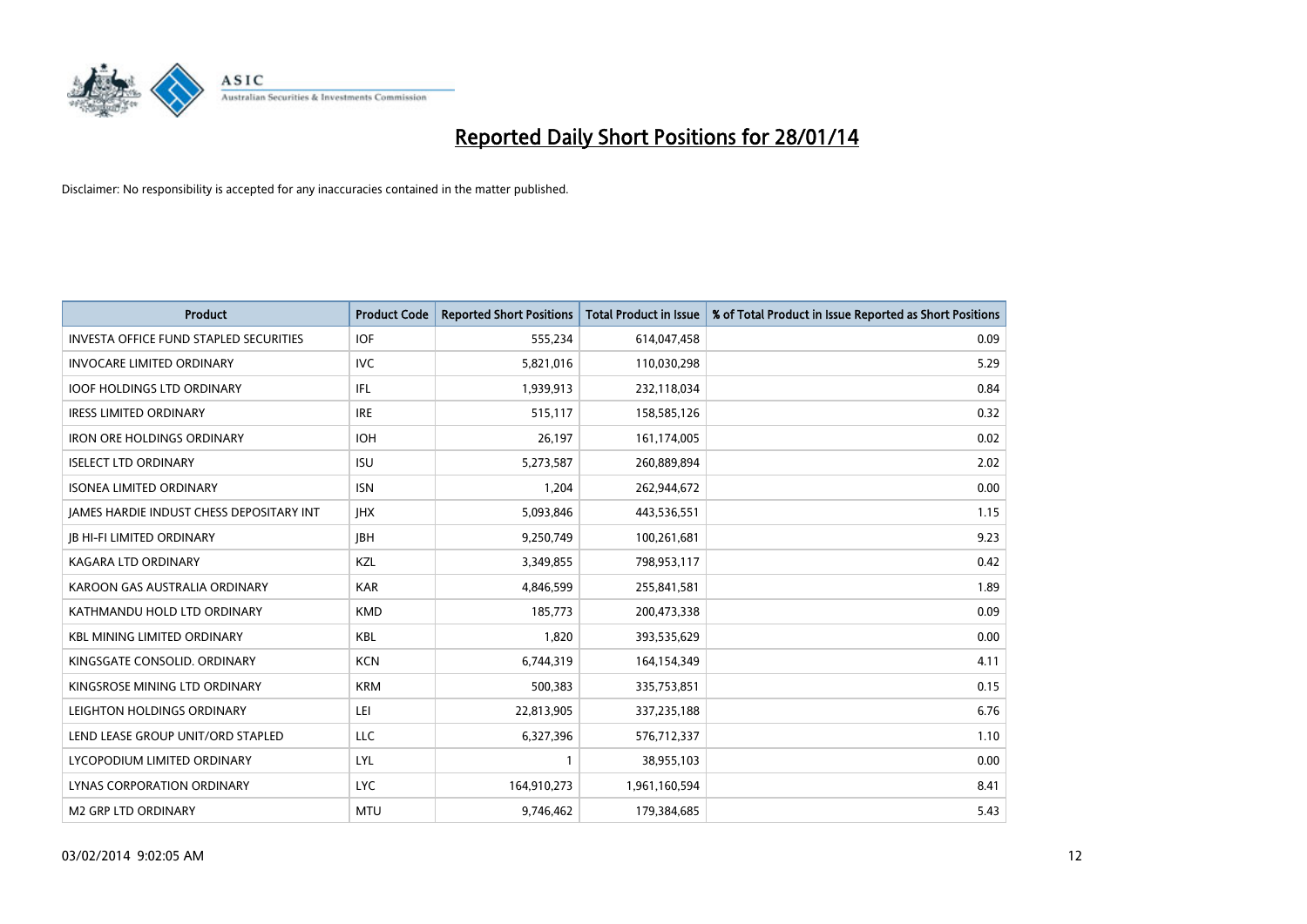

| <b>Product</b>                        | <b>Product Code</b> | <b>Reported Short Positions</b> | <b>Total Product in Issue</b> | % of Total Product in Issue Reported as Short Positions |
|---------------------------------------|---------------------|---------------------------------|-------------------------------|---------------------------------------------------------|
| <b>MACA LIMITED ORDINARY</b>          | <b>MLD</b>          | 86,385                          | 176,476,373                   | 0.05                                                    |
| <b>MACMAHON HOLDINGS ORDINARY</b>     | <b>MAH</b>          | 1,673,860                       | 1,261,699,966                 | 0.13                                                    |
| MACO ATLAS ROADS GRP ORDINARY STAPLED | <b>MOA</b>          | 12,197,228                      | 487,230,540                   | 2.50                                                    |
| MACQUARIE GROUP LTD ORDINARY          | <b>MQG</b>          | 1,640,105                       | 321,059,129                   | 0.51                                                    |
| MAGELLAN FIN GRP LTD ORDINARY         | <b>MFG</b>          | 1,063,922                       | 155,830,849                   | 0.68                                                    |
| <b>MATRIX C &amp; E LTD ORDINARY</b>  | <b>MCE</b>          | 2,914,063                       | 94,555,428                    | 3.08                                                    |
| <b>MAVERICK DRILLING ORDINARY</b>     | <b>MAD</b>          | 7,884,296                       | 468,004,529                   | 1.68                                                    |
| MAXITRANS INDUSTRIES ORDINARY         | <b>MXI</b>          | 420,760                         | 183,993,392                   | 0.23                                                    |
| MAYNE PHARMA LTD ORDINARY             | <b>MYX</b>          | 970,876                         | 563,459,968                   | 0.17                                                    |
| <b>MCALEESE LTD ORDINARY</b>          | <b>MCS</b>          | 2,771,052                       | 296,577,121                   | 0.93                                                    |
| MCMILLAN SHAKESPEARE ORDINARY         | <b>MMS</b>          | 713,039                         | 74,523,965                    | 0.96                                                    |
| MCPHERSON'S LTD ORDINARY              | <b>MCP</b>          | 3,254                           | 93,994,381                    | 0.00                                                    |
| MEDUSA MINING LTD ORDINARY            | <b>MML</b>          | 6,195,624                       | 207,794,301                   | 2.98                                                    |
| MELBOURNE IT LIMITED ORDINARY         | MLB                 | 29,162                          | 83,231,038                    | 0.04                                                    |
| MEO AUSTRALIA LTD ORDINARY            | <b>MEO</b>          | 10,845                          | 627,264,587                   | 0.00                                                    |
| MERIDIAN ENERGY INSTALMENT RECEIPTS   | <b>MEZCA</b>        | 32,097                          | 1,255,413,626                 | 0.00                                                    |
| MERMAID MARINE ORDINARY               | <b>MRM</b>          | 1,678,056                       | 232,652,241                   | 0.72                                                    |
| MESOBLAST LIMITED ORDINARY            | <b>MSB</b>          | 17,646,790                      | 321,210,394                   | 5.49                                                    |
| METALS X LIMITED ORDINARY             | <b>MLX</b>          | 67,715                          | 1,655,386,110                 | 0.00                                                    |
| METCASH LIMITED ORDINARY              | <b>MTS</b>          | 116,570,747                     | 880,704,786                   | 13.24                                                   |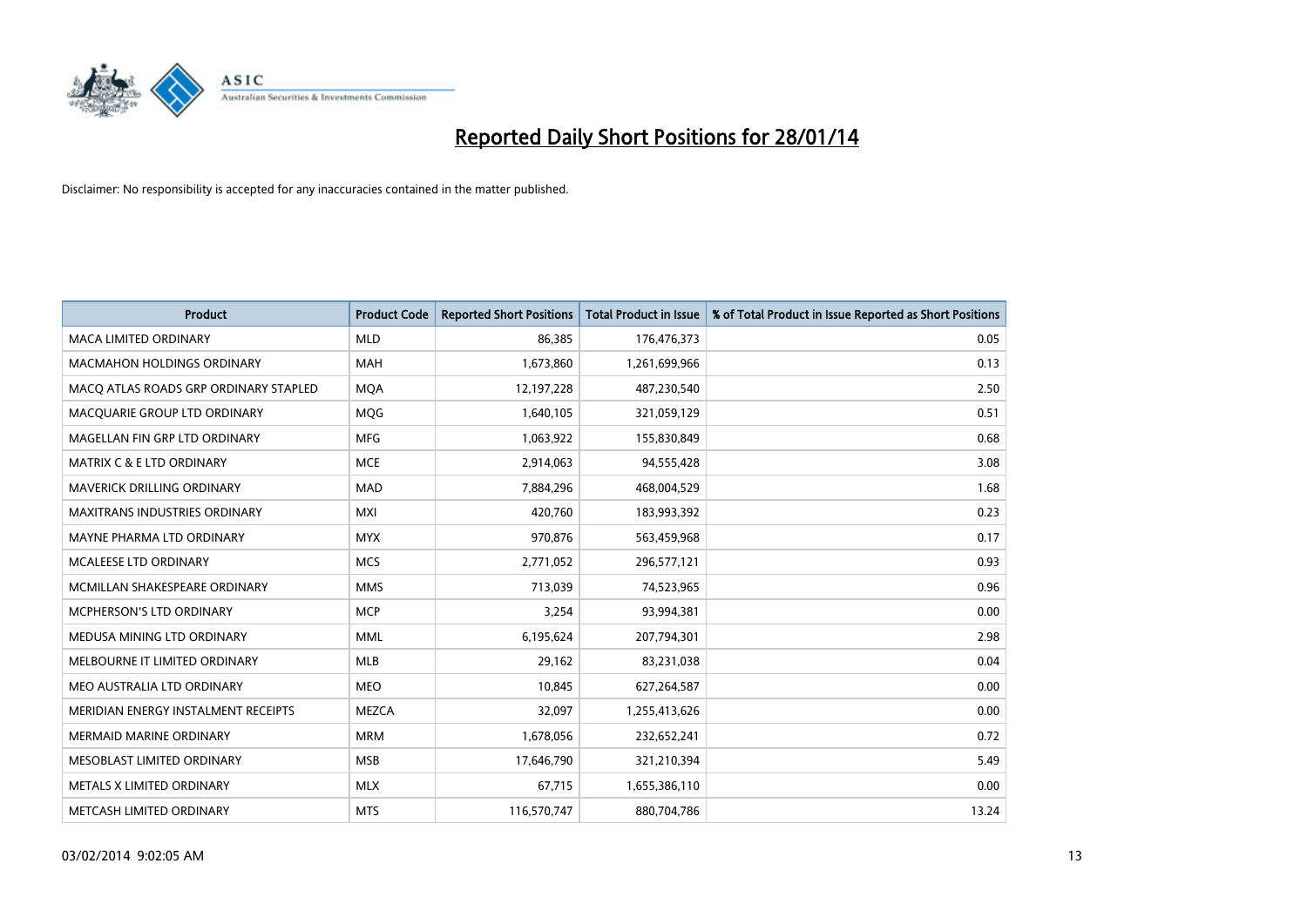

| <b>Product</b>                    | <b>Product Code</b> | <b>Reported Short Positions</b> | <b>Total Product in Issue</b> | % of Total Product in Issue Reported as Short Positions |
|-----------------------------------|---------------------|---------------------------------|-------------------------------|---------------------------------------------------------|
| METMINCO LIMITED ORDINARY         | <b>MNC</b>          | 277,128                         | 1,749,543,023                 | 0.02                                                    |
| MIGHTY RIVER POWER ORDINARY       | <b>MYT</b>          | 1,950,272                       | 1,400,012,517                 | 0.14                                                    |
| MINCOR RESOURCES NL ORDINARY      | <b>MCR</b>          | 2,282,444                       | 188,208,274                   | 1.21                                                    |
| MINERAL DEPOSITS ORDINARY         | <b>MDL</b>          | 829,059                         | 96,038,786                    | 0.86                                                    |
| MINERAL RESOURCES, ORDINARY       | <b>MIN</b>          | 4,838,561                       | 186,112,198                   | 2.60                                                    |
| MINT WIRELESS ORDINARY            | <b>MNW</b>          | 1,272,410                       | 403,872,395                   | 0.32                                                    |
| MIRABELA NICKEL LTD ORDINARY      | <b>MBN</b>          | 18,867,110                      | 876,801,147                   | 2.15                                                    |
| MIRVAC GROUP STAPLED SECURITIES   | <b>MGR</b>          | 6,870,333                       | 3,664,938,678                 | 0.19                                                    |
| MOLOPO ENERGY LTD ORDINARY        | <b>MPO</b>          | 351,895                         | 247,133,976                   | 0.14                                                    |
| MONADELPHOUS GROUP ORDINARY       | <b>MND</b>          | 13,100,694                      | 92,308,047                    | 14.19                                                   |
| MORTGAGE CHOICE LTD ORDINARY      | MOC                 | 75,063                          | 123,780,387                   | 0.06                                                    |
| <b>MOUNT GIBSON IRON ORDINARY</b> | <b>MGX</b>          | 5,989,601                       | 1,090,584,232                 | 0.55                                                    |
| MULTIPLEX SITES SITES             | <b>MXUPA</b>        | 1,499                           | 4,500,000                     | 0.03                                                    |
| MURCHISON METALS LTD ORDINARY     | <b>MMX</b>          | 216,291                         | 450,497,346                   | 0.05                                                    |
| MYER HOLDINGS LTD ORDINARY        | <b>MYR</b>          | 67,586,275                      | 585,684,551                   | 11.54                                                   |
| NANOSONICS LIMITED ORDINARY       | <b>NAN</b>          | 203,047                         | 263,125,129                   | 0.08                                                    |
| NATIONAL AUST. BANK ORDINARY      | <b>NAB</b>          | 6,611,948                       | 2,351,444,811                 | 0.28                                                    |
| NATIONAL STORAGE STAPLED          | <b>NSR</b>          | 70,035                          | 244,897,097                   | 0.03                                                    |
| NAVITAS LIMITED ORDINARY          | <b>NVT</b>          | 3,163,750                       | 375,416,910                   | 0.84                                                    |
| NEON ENERGY LIMITED ORDINARY      | <b>NEN</b>          | 972,033                         | 553,037,848                   | 0.18                                                    |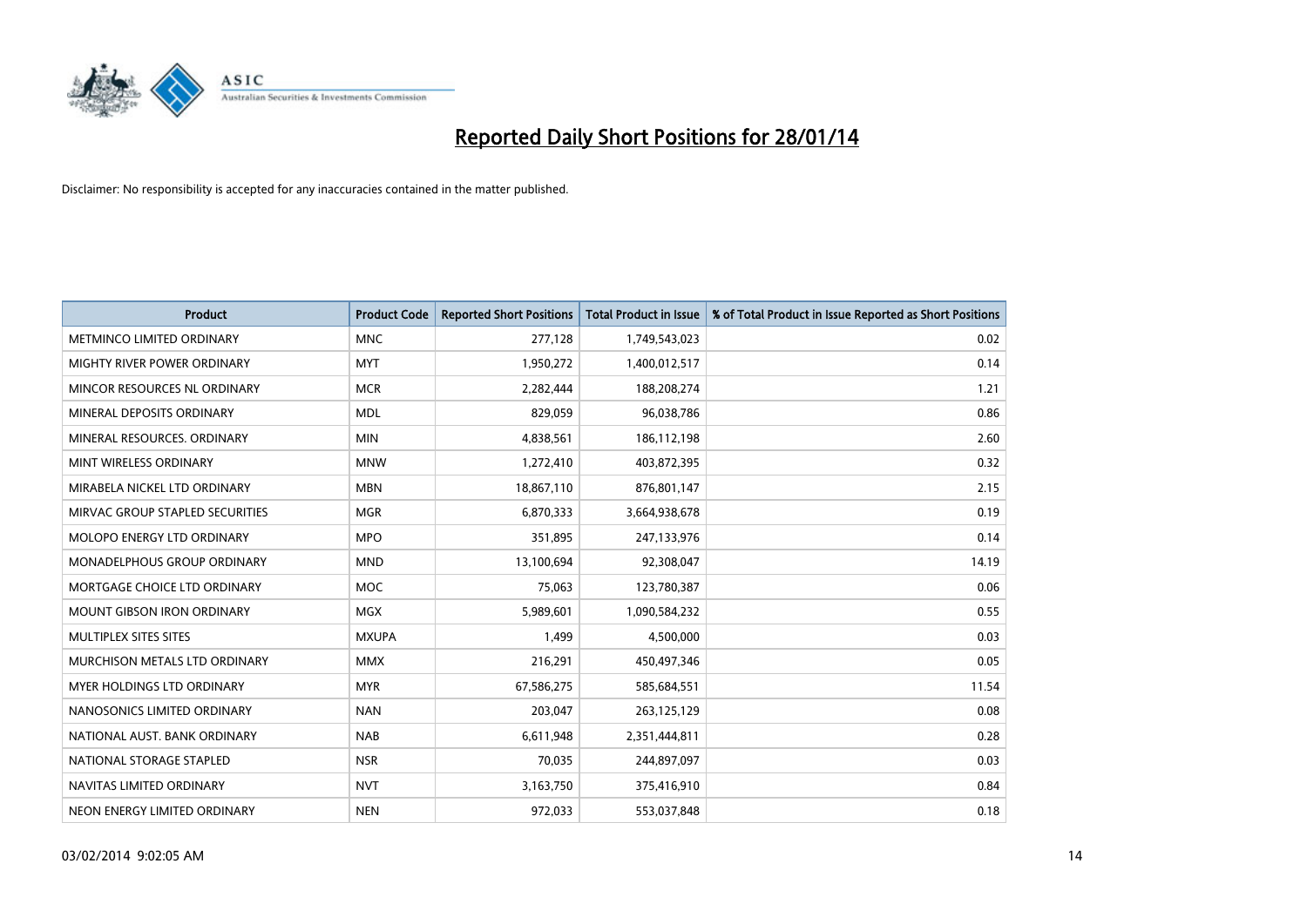

| <b>Product</b>                | <b>Product Code</b> | <b>Reported Short Positions</b> | <b>Total Product in Issue</b> | % of Total Product in Issue Reported as Short Positions |
|-------------------------------|---------------------|---------------------------------|-------------------------------|---------------------------------------------------------|
| NEUREN PHARMACEUT, ORDINARY   | <b>NEU</b>          | 10,403                          | 1,518,782,296                 | 0.00                                                    |
| NEW HOPE CORPORATION ORDINARY | <b>NHC</b>          | 403,604                         | 830,819,859                   | 0.05                                                    |
| NEWCREST MINING ORDINARY      | <b>NCM</b>          | 9,984,460                       | 766,510,971                   | 1.30                                                    |
| NEWS CORP A NON-VOTING CDI    | <b>NWSLV</b>        | 1,606,570                       | 3,363,293                     | 47.77                                                   |
| NEWS CORP B VOTING CDI        | <b>NWS</b>          | 3,239,750                       | 19,342,944                    | 16.75                                                   |
| NEWSAT LIMITED ORDINARY       | <b>NWT</b>          | 2,598,367                       | 591,460,931                   | 0.44                                                    |
| NEXTDC LIMITED ORDINARY       | <b>NXT</b>          | 9,229,360                       | 192,904,486                   | 4.78                                                    |
| NEXUS ENERGY LIMITED ORDINARY | <b>NXS</b>          | 1,776,043                       | 1,330,219,459                 | 0.13                                                    |
| NIB HOLDINGS LIMITED ORDINARY | <b>NHF</b>          | 3,400,375                       | 439,004,182                   | 0.77                                                    |
| NICK SCALI LIMITED ORDINARY   | <b>NCK</b>          | 1,859                           | 81,000,000                    | 0.00                                                    |
| NIDO PETROLEUM ORDINARY       | <b>NDO</b>          | 47,402                          | 2,048,317,635                 | 0.00                                                    |
| NINE ENTERTAINMENT ORDINARY   | <b>NEC</b>          | 5,990,643                       | 940,295,023                   | 0.64                                                    |
| NOBLE MINERAL RES ORDINARY    | <b>NMG</b>          | 2,365,726                       | 666,397,952                   | 0.36                                                    |
| NORTHERN IRON LTD ORDINARY    | <b>NFE</b>          | 113,496                         | 484,405,314                   | 0.02                                                    |
| NORTHERN STAR ORDINARY        | <b>NST</b>          | 9,555,444                       | 428,369,762                   | 2.23                                                    |
| NOVOGEN LIMITED ORDINARY      | <b>NRT</b>          | 134,125                         | 161,498,858                   | 0.08                                                    |
| NRW HOLDINGS LIMITED ORDINARY | <b>NWH</b>          | 17,046,352                      | 278,888,011                   | 6.11                                                    |
| NUCOAL RESOURCES LTD ORDINARY | <b>NCR</b>          | 1                               | 768,612,354                   | 0.00                                                    |
| NUFARM LIMITED ORDINARY       | <b>NUF</b>          | 15,320,682                      | 263,725,895                   | 5.81                                                    |
| OAKTON LIMITED ORDINARY       | <b>OKN</b>          | 782,308                         | 89,968,985                    | 0.87                                                    |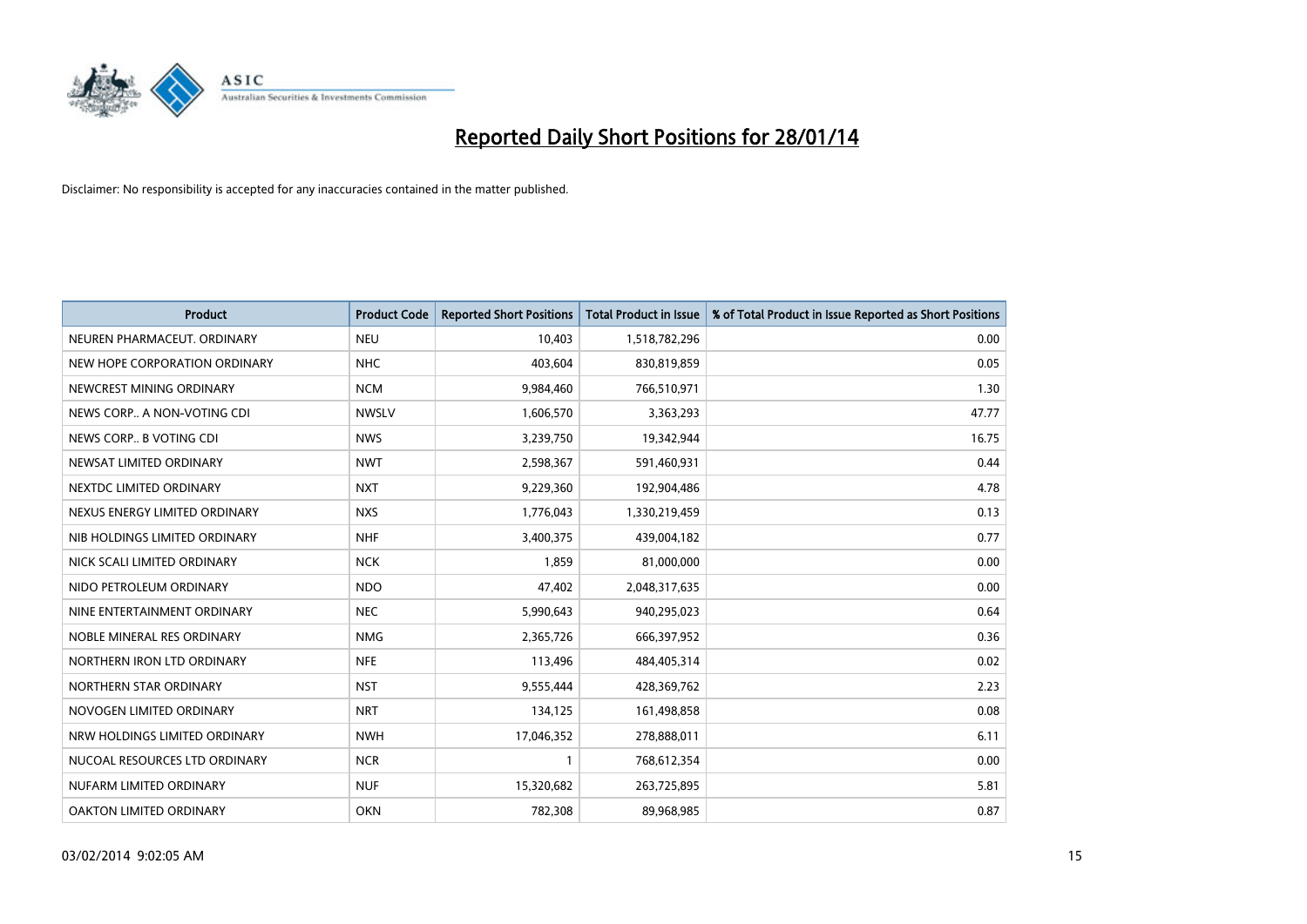

| <b>Product</b>                        | <b>Product Code</b> | <b>Reported Short Positions</b> | <b>Total Product in Issue</b> | % of Total Product in Issue Reported as Short Positions |
|---------------------------------------|---------------------|---------------------------------|-------------------------------|---------------------------------------------------------|
| OCEANAGOLD CORP. CHESS DEPOSITARY INT | <b>OGC</b>          | 671,166                         | 300,350,129                   | 0.22                                                    |
| OIL SEARCH LTD ORDINARY               | OSH                 | 13,819,761                      | 1,343,361,150                 | 1.03                                                    |
| OM HOLDINGS LIMITED ORDINARY          | <b>OMH</b>          | 2,272,277                       | 733,423,337                   | 0.31                                                    |
| ORICA LIMITED ORDINARY                | ORI                 | 9,032,010                       | 370,255,009                   | 2.44                                                    |
| ORIGIN ENERGY ORDINARY                | ORG                 | 7,971,715                       | 1,101,228,973                 | 0.72                                                    |
| OROCOBRE LIMITED ORDINARY             | <b>ORE</b>          | 746,118                         | 132,041,911                   | 0.57                                                    |
| ORORA LIMITED ORDINARY                | <b>ORA</b>          | 285,297                         | 1,206,684,923                 | 0.02                                                    |
| OROTONGROUP LIMITED ORDINARY          | ORL                 | 161,340                         | 40,880,902                    | 0.39                                                    |
| OZ MINERALS ORDINARY                  | OZL                 | 15,294,733                      | 303,470,022                   | 5.04                                                    |
| OZFOREX GROUP LTD ORDINARY            | <b>OFX</b>          | 2,331,946                       | 240,000,000                   | 0.97                                                    |
| PACIFIC BRANDS ORDINARY               | PBG                 | 8,941,411                       | 912,915,695                   | 0.98                                                    |
| PACT GROUP HLDGS LTD ORDINARY         | <b>PGH</b>          | 1,378,631                       | 294,097,961                   | 0.47                                                    |
| PALADIN ENERGY LTD ORDINARY           | <b>PDN</b>          | 92,725,619                      | 964,241,634                   | 9.62                                                    |
| PANAUST LIMITED ORDINARY              | <b>PNA</b>          | 9,433,943                       | 620,724,651                   | 1.52                                                    |
| PANORAMIC RESOURCES ORDINARY          | PAN                 | 563,801                         | 319,285,132                   | 0.18                                                    |
| PANTERRA GOLD LTD ORDINARY            | PGI                 |                                 | 772,781,012                   | 0.00                                                    |
| PAPERLINX LIMITED ORDINARY            | <b>PPX</b>          | 48,326                          | 609,280,761                   | 0.01                                                    |
| PAPILLON RES LTD ORDINARY             | PIR                 | 8,802,046                       | 339,444,210                   | 2.59                                                    |
| PATTIES FOODS LTD ORDINARY            | PFL                 | 37,230                          | 139,144,338                   | 0.03                                                    |
| PEET LIMITED ORDINARY                 | <b>PPC</b>          | 483,773                         | 433,389,348                   | 0.11                                                    |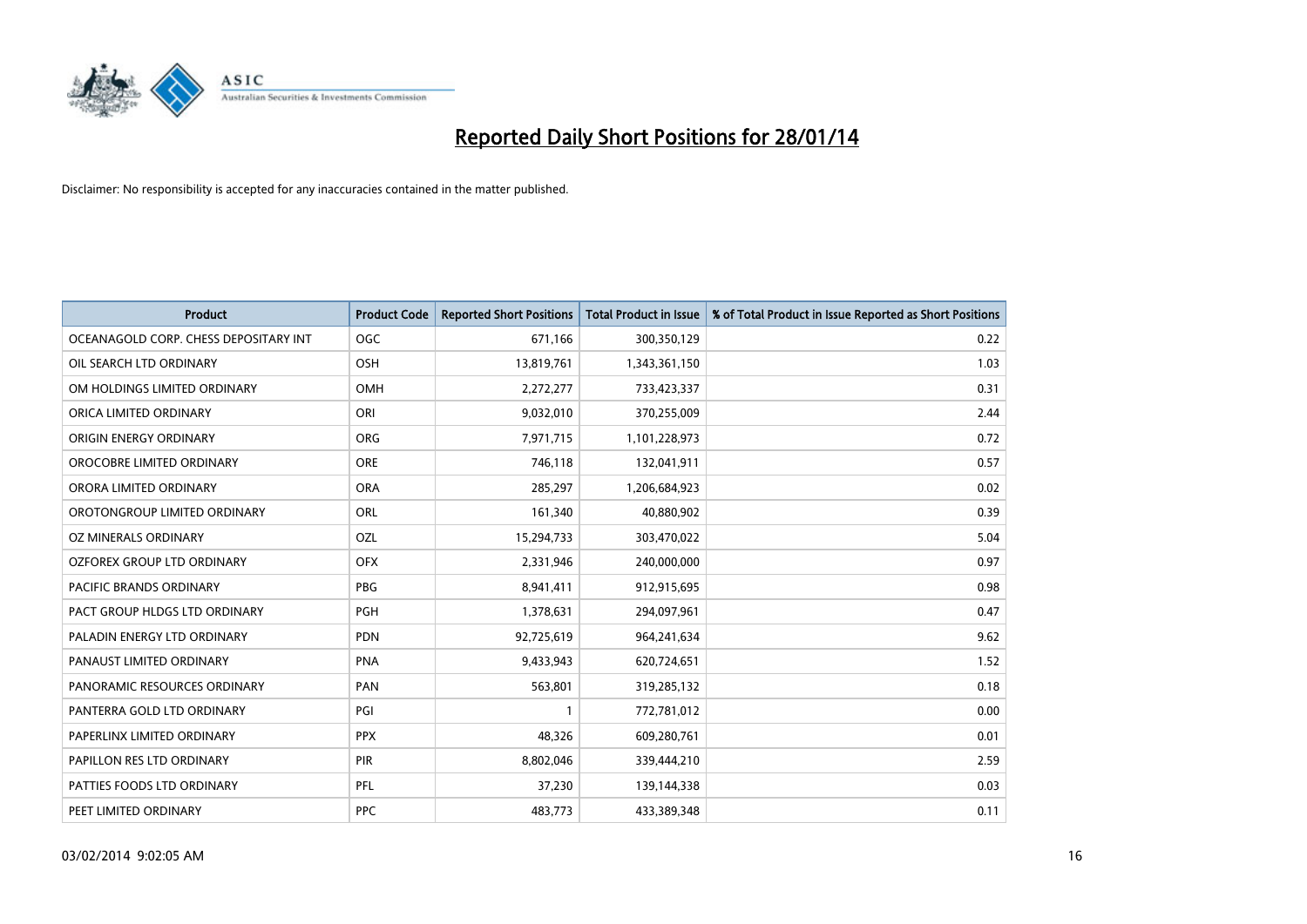

| <b>Product</b>                    | <b>Product Code</b> | <b>Reported Short Positions</b> | <b>Total Product in Issue</b> | % of Total Product in Issue Reported as Short Positions |
|-----------------------------------|---------------------|---------------------------------|-------------------------------|---------------------------------------------------------|
| PENINSULA ENERGY LTD ORDINARY     | <b>PEN</b>          |                                 | 3,252,530,235                 | 0.00                                                    |
| PERPETUAL LIMITED ORDINARY        | <b>PPT</b>          | 2,279,041                       | 46,529,270                    | 4.90                                                    |
| PERSEUS MINING LTD ORDINARY       | PRU                 | 11,925,783                      | 457,962,088                   | 2.60                                                    |
| PHARMAXIS LTD ORDINARY            | <b>PXS</b>          | 842,147                         | 309,046,349                   | 0.27                                                    |
| PHOSPHAGENICS LTD. ORDINARY       | <b>POH</b>          | 50,000                          | 1,020,465,957                 | 0.00                                                    |
| PLATINUM ASSET ORDINARY           | <b>PTM</b>          | 157,966                         | 578,685,695                   | 0.03                                                    |
| PLATINUM AUSTRALIA ORDINARY       | <b>PLA</b>          | 836,027                         | 504,968,043                   | 0.17                                                    |
| PMI GOLD CORP CDI 1:1             | <b>PVM</b>          | 232,274                         | 162,796,704                   | 0.14                                                    |
| <b>PMP LIMITED ORDINARY</b>       | <b>PMP</b>          | 1,595,073                       | 323,781,124                   | 0.49                                                    |
| PRANA BIOTECHNOLOGY ORDINARY      | PBT                 | 423,792                         | 418,181,096                   | 0.10                                                    |
| PREMIER INVESTMENTS ORDINARY      | <b>PMV</b>          | 260,338                         | 155,314,874                   | 0.17                                                    |
| PRIMA BIOMED LTD ORDINARY         | <b>PRR</b>          | 1,158,932                       | 1,228,709,341                 | 0.09                                                    |
| PRIMARY HEALTH CARE ORDINARY      | <b>PRY</b>          | 16,898,518                      | 504,956,647                   | 3.35                                                    |
| PRIME MEDIA GRP LTD ORDINARY      | <b>PRT</b>          | 1,440,159                       | 366,330,303                   | 0.39                                                    |
| PROGRAMMED ORDINARY               | <b>PRG</b>          | 151,311                         | 118,229,190                   | 0.13                                                    |
| <b>QANTAS AIRWAYS ORDINARY</b>    | QAN                 | 67,234,437                      | 2,196,330,250                 | 3.06                                                    |
| OBE INSURANCE GROUP ORDINARY      | QBE                 | 15,335,284                      | 1,248,704,599                 | 1.23                                                    |
| ORXPHARMA LTD ORDINARY            | <b>QRX</b>          | 66,492                          | 164,095,969                   | 0.04                                                    |
| <b>QUBE HOLDINGS LTD ORDINARY</b> | QUB                 | 12,568,085                      | 931,433,499                   | 1.35                                                    |
| RAMELIUS RESOURCES ORDINARY       | <b>RMS</b>          | 169,047                         | 365,380,380                   | 0.05                                                    |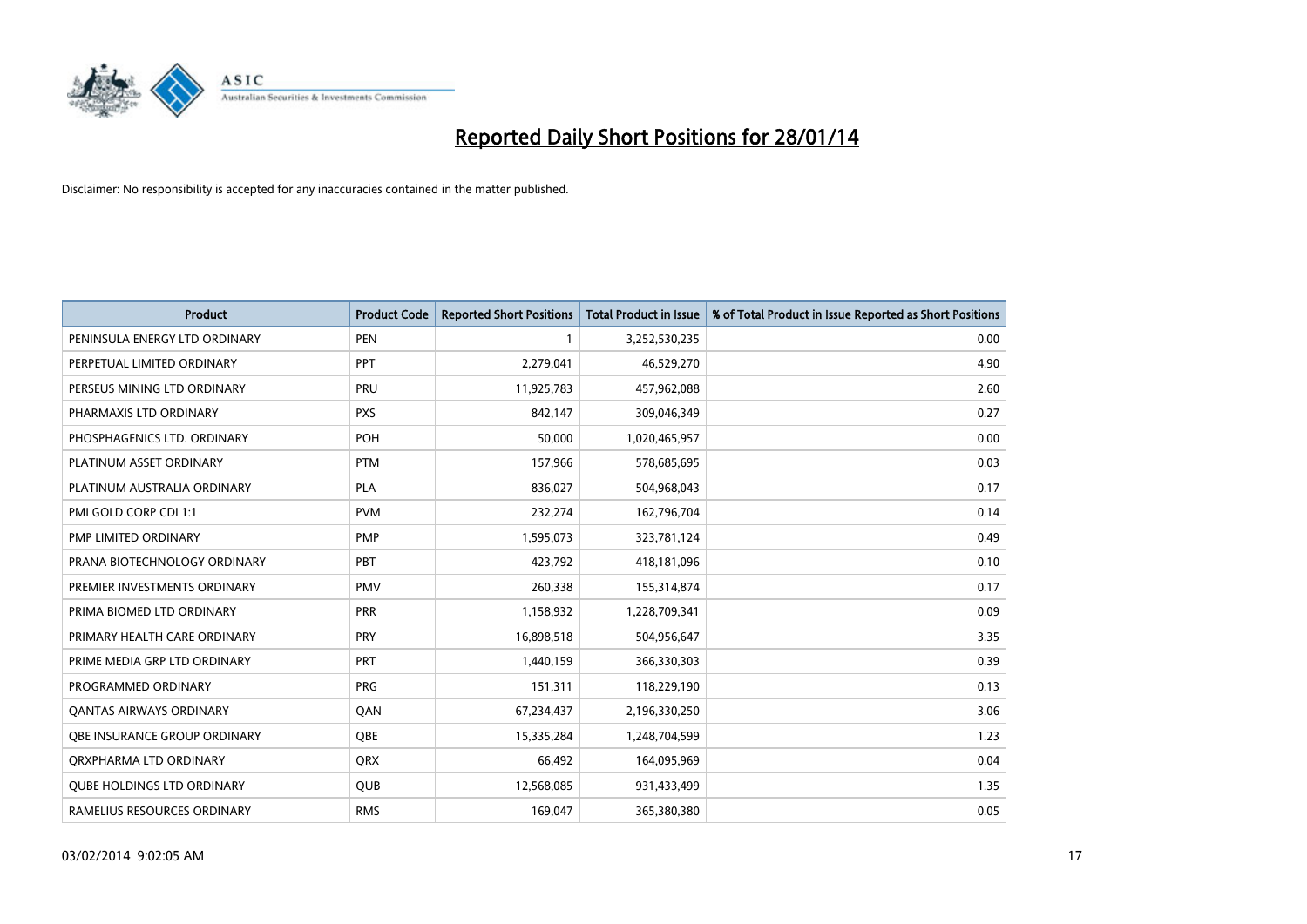

| <b>Product</b>                      | <b>Product Code</b> | <b>Reported Short Positions</b> | <b>Total Product in Issue</b> | % of Total Product in Issue Reported as Short Positions |
|-------------------------------------|---------------------|---------------------------------|-------------------------------|---------------------------------------------------------|
| RAMSAY HEALTH CARE ORDINARY         | <b>RHC</b>          | 2,547,523                       | 202,081,252                   | 1.26                                                    |
| RCG CORPORATION LTD ORDINARY        | <b>RCG</b>          | 26,175                          | 262,308,625                   | 0.01                                                    |
| <b>RCR TOMLINSON ORDINARY</b>       | <b>RCR</b>          | 1,087,440                       | 136,696,590                   | 0.80                                                    |
| <b>REA GROUP ORDINARY</b>           | <b>REA</b>          | 883,597                         | 131,714,699                   | 0.67                                                    |
| RECALL HOLDINGS LTD ORDINARY        | <b>REC</b>          | 638,849                         | 312,311,413                   | 0.20                                                    |
| <b>RECKON LIMITED ORDINARY</b>      | <b>RKN</b>          | 85,573                          | 126,913,066                   | 0.07                                                    |
| <b>RED 5 LIMITED ORDINARY</b>       | <b>RED</b>          | 162,100                         | 759,451,008                   | 0.02                                                    |
| RED FORK ENERGY ORDINARY            | <b>RFE</b>          | 3,288,435                       | 501,051,719                   | 0.66                                                    |
| REDBANK ENERGY LTD ORDINARY         | AEJ                 | 13                              | 786,287                       | 0.00                                                    |
| REECE AUSTRALIA LTD. ORDINARY       | <b>REH</b>          | 444                             | 99,600,000                    | 0.00                                                    |
| REED RESOURCES LTD ORDINARY         | <b>RDR</b>          | 250,000                         | 523,453,895                   | 0.05                                                    |
| <b>REGIS RESOURCES ORDINARY</b>     | <b>RRL</b>          | 11,446,081                      | 498,016,225                   | 2.30                                                    |
| RESMED INC CDI 10:1                 | <b>RMD</b>          | 26,821,001                      | 1,420,542,770                 | 1.89                                                    |
| <b>RESOLUTE MINING ORDINARY</b>     | <b>RSG</b>          | 8,325,713                       | 641,189,223                   | 1.30                                                    |
| RESOURCE EQUIP LTD ORDINARY         | <b>RQL</b>          | 50,000                          | 249,065,471                   | 0.02                                                    |
| <b>RESOURCE GENERATION ORDINARY</b> | <b>RES</b>          | 224,300                         | 581,380,338                   | 0.04                                                    |
| RETAIL FOOD GROUP ORDINARY          | <b>RFG</b>          | 3,207,091                       | 144,049,390                   | 2.23                                                    |
| REX MINERALS LIMITED ORDINARY       | <b>RXM</b>          | 1,704,200                       | 188,907,284                   | 0.90                                                    |
| <b>RIDLEY CORPORATION ORDINARY</b>  | <b>RIC</b>          | 2,367,265                       | 307,817,071                   | 0.77                                                    |
| RIO TINTO LIMITED ORDINARY          | <b>RIO</b>          | 4,925,565                       | 435,758,720                   | 1.13                                                    |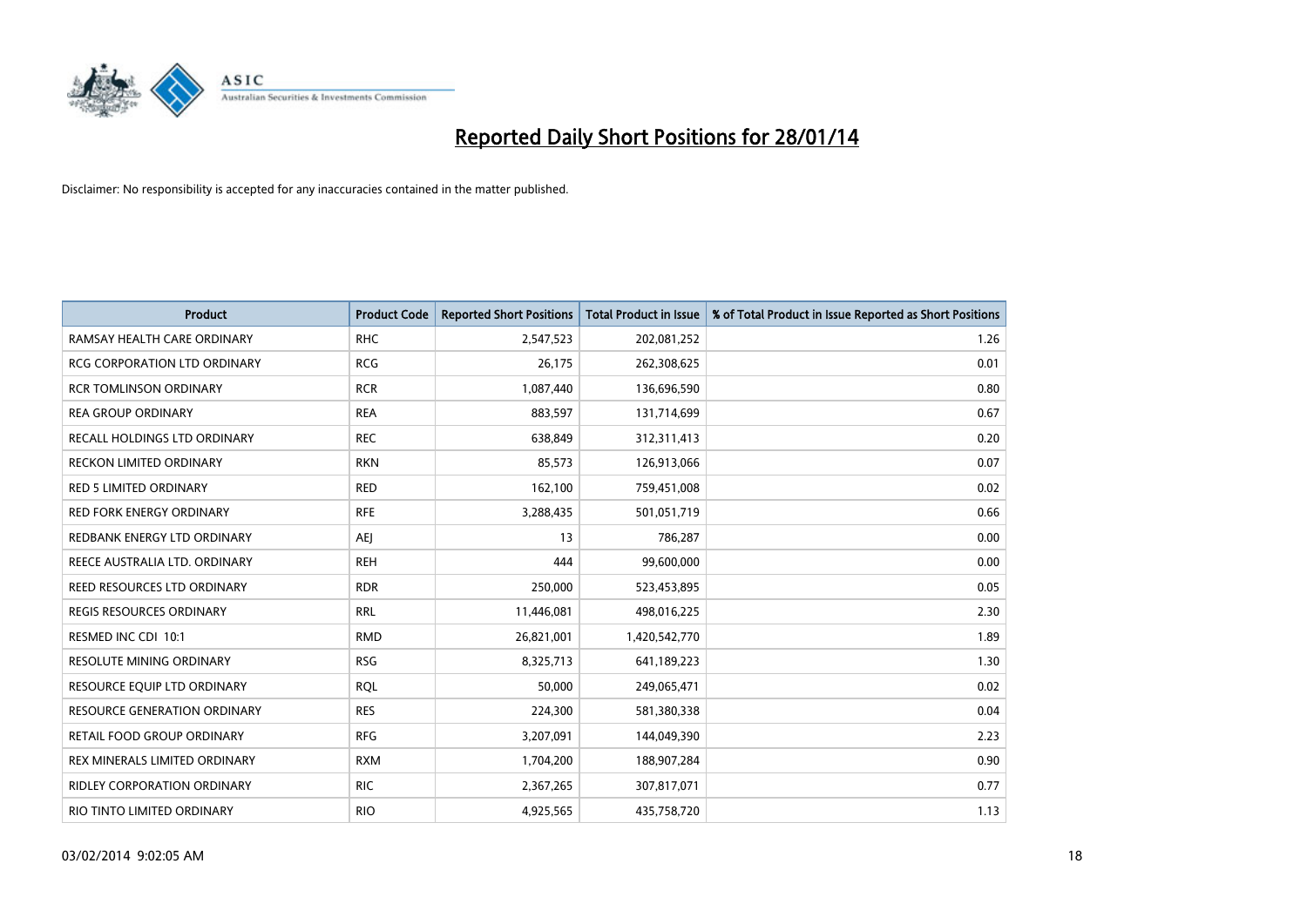

| <b>Product</b>                        | <b>Product Code</b> | <b>Reported Short Positions</b> | <b>Total Product in Issue</b> | % of Total Product in Issue Reported as Short Positions |
|---------------------------------------|---------------------|---------------------------------|-------------------------------|---------------------------------------------------------|
| <b>ROBUST RESOURCES ORDINARY</b>      | <b>ROL</b>          | 4,000                           | 102,830,646                   | 0.00                                                    |
| ROC OIL COMPANY ORDINARY              | <b>ROC</b>          | 940,972                         | 686,461,740                   | 0.14                                                    |
| <b>RURALCO HOLDINGS ORDINARY</b>      | <b>RHL</b>          | 1,350                           | 62,711,592                    | 0.00                                                    |
| <b>RXP SERVICES LTD ORDINARY</b>      | <b>RXP</b>          | 50,000                          | 128,462,317                   | 0.04                                                    |
| SAI GLOBAL LIMITED ORDINARY           | SAI                 | 7,153,604                       | 210,751,657                   | 3.39                                                    |
| SALMAT LIMITED ORDINARY               | <b>SLM</b>          | 998                             | 159,812,799                   | 0.00                                                    |
| SAMSON OIL & GAS LTD ORDINARY         | SSN                 | 3,640,000                       | 2,547,627,193                 | 0.14                                                    |
| SANDFIRE RESOURCES ORDINARY           | <b>SFR</b>          | 1,303,397                       | 155,640,968                   | 0.84                                                    |
| SANTOS LTD ORDINARY                   | <b>STO</b>          | 4,396,377                       | 970,264,273                   | 0.45                                                    |
| SARACEN MINERAL ORDINARY              | SAR                 | 1,540,839                       | 595,263,186                   | 0.26                                                    |
| SCA PROPERTY GROUP STAPLED SECURITIES | <b>SCP</b>          | 38,005,347                      | 648,628,320                   | 5.86                                                    |
| SEDGMAN LIMITED ORDINARY              | SDM                 | 97,701                          | 223,224,636                   | 0.04                                                    |
| SEEK LIMITED ORDINARY                 | <b>SEK</b>          | 9,827,670                       | 339,167,526                   | 2.90                                                    |
| SELECT HARVESTS ORDINARY              | SHV                 | 45,291                          | 57,815,720                    | 0.08                                                    |
| SENEX ENERGY LIMITED ORDINARY         | <b>SXY</b>          | 7,101,972                       | 1,145,008,917                 | 0.62                                                    |
| SERVCORP LIMITED ORDINARY             | SRV                 | 1,712                           | 98,432,275                    | 0.00                                                    |
| SERVICE STREAM ORDINARY               | SSM                 | 100                             | 284,443,570                   | 0.00                                                    |
| SEVEN GROUP HOLDINGS ORDINARY         | <b>SVW</b>          | 3,677,078                       | 308,160,281                   | 1.19                                                    |
| SEVEN WEST MEDIA LTD ORDINARY         | <b>SWM</b>          | 7,221,879                       | 999,160,872                   | 0.72                                                    |
| SIGMA PHARMACEUTICAL ORDINARY         | <b>SIP</b>          | 7,142,680                       | 1,125,275,419                 | 0.63                                                    |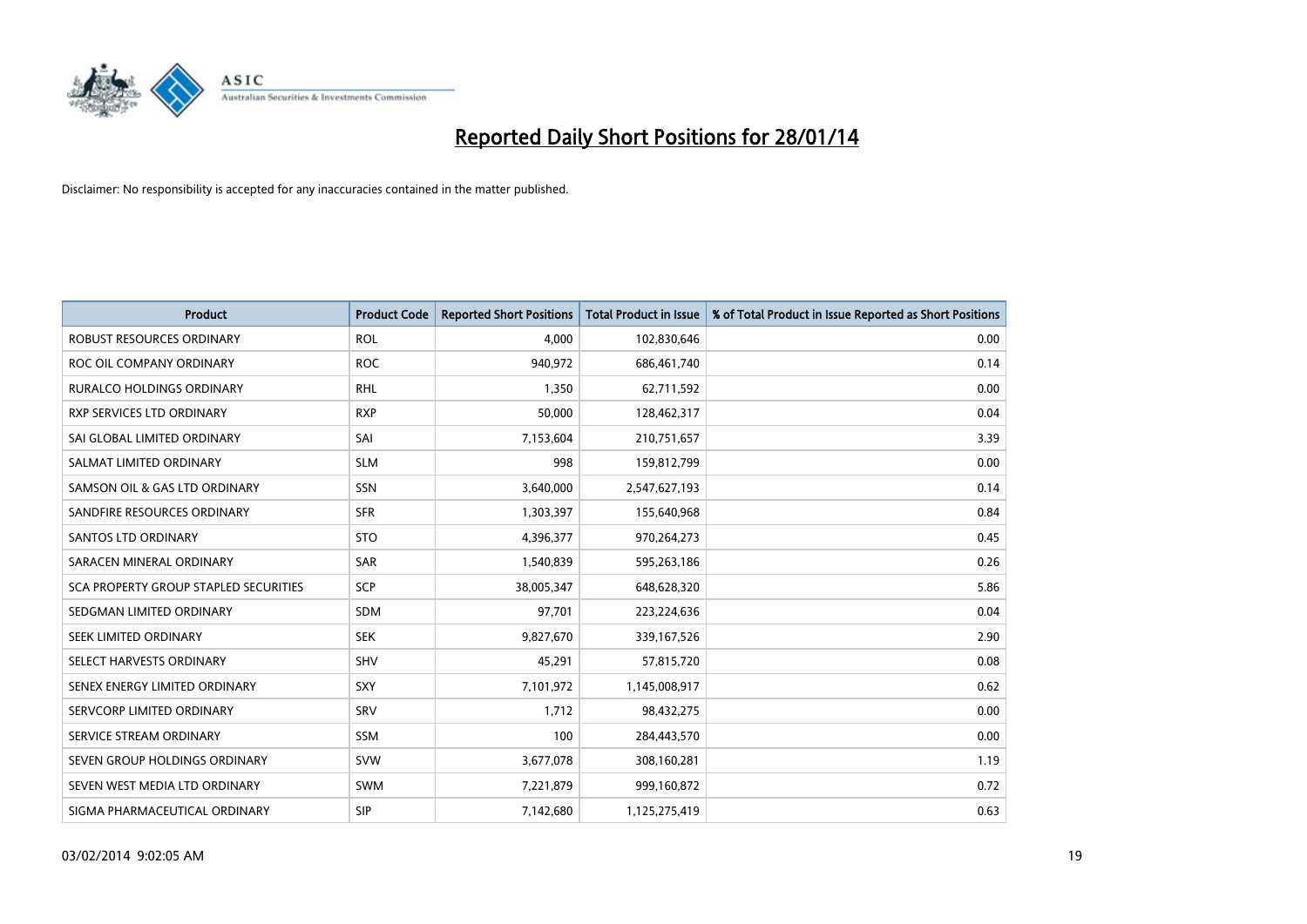

| <b>Product</b>                           | <b>Product Code</b> | <b>Reported Short Positions</b> | <b>Total Product in Issue</b> | % of Total Product in Issue Reported as Short Positions |
|------------------------------------------|---------------------|---------------------------------|-------------------------------|---------------------------------------------------------|
| SILEX SYSTEMS ORDINARY                   | <b>SLX</b>          | 2,780,304                       | 170,297,752                   | 1.63                                                    |
| SILVER CHEF LIMITED ORDINARY             | <b>SIV</b>          | 39,097                          | 29,333,629                    | 0.13                                                    |
| SILVER LAKE RESOURCE ORDINARY            | <b>SLR</b>          | 22,412,163                      | 437,594,758                   | 5.12                                                    |
| SIMS METAL MGMT LTD ORDINARY             | <b>SGM</b>          | 11,249,492                      | 204,439,083                   | 5.50                                                    |
| SINGAPORE TELECOMM. CHESS DEPOSITARY INT | SGT                 | 4,796,941                       | 148,226,740                   | 3.24                                                    |
| SIRIUS RESOURCES NL ORDINARY             | <b>SIR</b>          | 10,561,823                      | 261,930,167                   | 4.03                                                    |
| SIRTEX MEDICAL ORDINARY                  | <b>SRX</b>          | 235,327                         | 56,108,439                    | 0.42                                                    |
| SKILLED GROUP LTD ORDINARY               | <b>SKE</b>          | 2,296,548                       | 233,871,364                   | 0.98                                                    |
| <b>SKY NETWORK ORDINARY</b>              | <b>SKT</b>          | 79,076                          | 389,139,785                   | 0.02                                                    |
| SKYCITY ENT GRP LTD ORDINARY             | <b>SKC</b>          | 518,491                         | 580,016,676                   | 0.09                                                    |
| <b>SLATER &amp; GORDON ORDINARY</b>      | SGH                 | 526,186                         | 202,481,656                   | 0.26                                                    |
| SMS MANAGEMENT, ORDINARY                 | <b>SMX</b>          | 3,154,512                       | 70,099,763                    | 4.50                                                    |
| SONIC HEALTHCARE ORDINARY                | SHL                 | 4,203,295                       | 400,733,556                   | 1.05                                                    |
| SOUL PATTINSON (W.H) ORDINARY            | SOL                 | 65,799                          | 239,395,320                   | 0.03                                                    |
| SOUTH BOULDER MINES ORDINARY             | <b>STB</b>          | $\mathbf{1}$                    | 128,327,826                   | 0.00                                                    |
| SP AUSNET STAPLED SECURITIES             | <b>SPN</b>          | 65,499,527                      | 3,386,607,080                 | 1.93                                                    |
| SPARK INFRASTRUCTURE STAPLED NOTE & UNIT | SKI                 | 53,300,086                      | 1,326,734,264                 | 4.02                                                    |
| SPDR 200 FUND ETF UNITS                  | <b>STW</b>          | 35,367                          | 45,626,368                    | 0.08                                                    |
| SPDR 200 RESOURCES ETF UNITS             | <b>OZR</b>          | 65,000                          | 1,601,132                     | 4.06                                                    |
| SPDR SMALL ORDS ETF UNITS                | SSO                 | 178,018                         | 800,855                       | 22.23                                                   |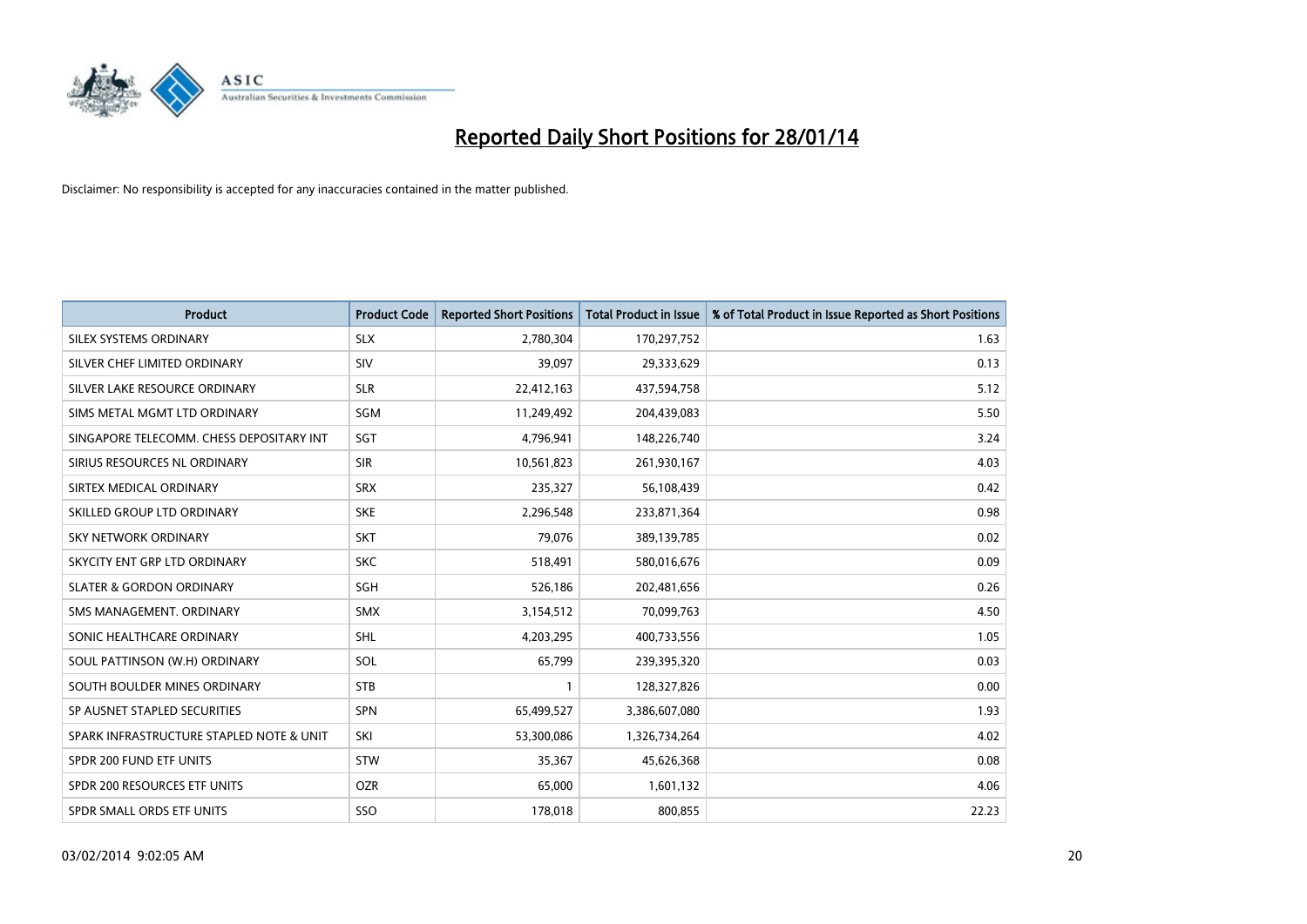

| <b>Product</b>                   | <b>Product Code</b> | <b>Reported Short Positions</b> | <b>Total Product in Issue</b> | % of Total Product in Issue Reported as Short Positions |
|----------------------------------|---------------------|---------------------------------|-------------------------------|---------------------------------------------------------|
| SPECIALTY FASHION ORDINARY       | <b>SFH</b>          | 50,069                          | 192,236,121                   | 0.03                                                    |
| ST BARBARA LIMITED ORDINARY      | SBM                 | 17,919,601                      | 488,074,077                   | 3.67                                                    |
| STARPHARMA HOLDINGS ORDINARY     | <b>SPL</b>          | 14,261,178                      | 284,574,948                   | 5.01                                                    |
| STEADFAST GROUP LTD ORDINARY     | <b>SDF</b>          | 1,840,250                       | 500,971,408                   | 0.37                                                    |
| STHN CROSS MEDIA ORDINARY        | SXL                 | 1,780,976                       | 705,099,800                   | 0.25                                                    |
| STOCKLAND UNITS/ORD STAPLED      | SGP                 | 13,129,489                      | 2,305,750,747                 | 0.57                                                    |
| STRAITS RES LTD. ORDINARY        | <b>SRQ</b>          | 56,522                          | 1,217,730,293                 | 0.00                                                    |
| STW COMMUNICATIONS ORDINARY      | SGN                 | 239,133                         | 403,828,512                   | 0.06                                                    |
| SUNCORP GROUP LTD ORDINARY       | <b>SUN</b>          | 4,067,859                       | 1,286,600,980                 | 0.32                                                    |
| SUNDANCE ENERGY ORDINARY         | <b>SEA</b>          | 660,482                         | 463,173,668                   | 0.14                                                    |
| SUNDANCE RESOURCES ORDINARY      | <b>SDL</b>          | 183,580,834                     | 3,073,110,985                 | 5.97                                                    |
| SUNLAND GROUP LTD ORDINARY       | <b>SDG</b>          | 18,391                          | 181,710,087                   | 0.01                                                    |
| SUPER RET REP LTD ORDINARY       | SUL                 | 3,121,424                       | 196,731,620                   | 1.59                                                    |
| SYD AIRPORT STAPLED US PROHIBIT. | <b>SYD</b>          | 25,216,059                      | 2,194,322,759                 | 1.15                                                    |
| SYRAH RESOURCES ORDINARY         | <b>SYR</b>          | 4,206,068                       | 162,335,614                   | 2.59                                                    |
| TABCORP HOLDINGS LTD ORDINARY    | <b>TAH</b>          | 20,445,390                      | 754,274,706                   | 2.71                                                    |
| TANAMI GOLD NL ORDINARY          | <b>TAM</b>          | 5,001                           | 1,175,097,046                 | 0.00                                                    |
| TAP OIL LIMITED ORDINARY         | <b>TAP</b>          | 132,440                         | 242,237,221                   | 0.05                                                    |
| TASSAL GROUP LIMITED ORDINARY    | <b>TGR</b>          | 35,467                          | 146,507,029                   | 0.02                                                    |
| TATTS GROUP LTD ORDINARY         | <b>TTS</b>          | 9,839,531                       | 1,417,117,821                 | 0.69                                                    |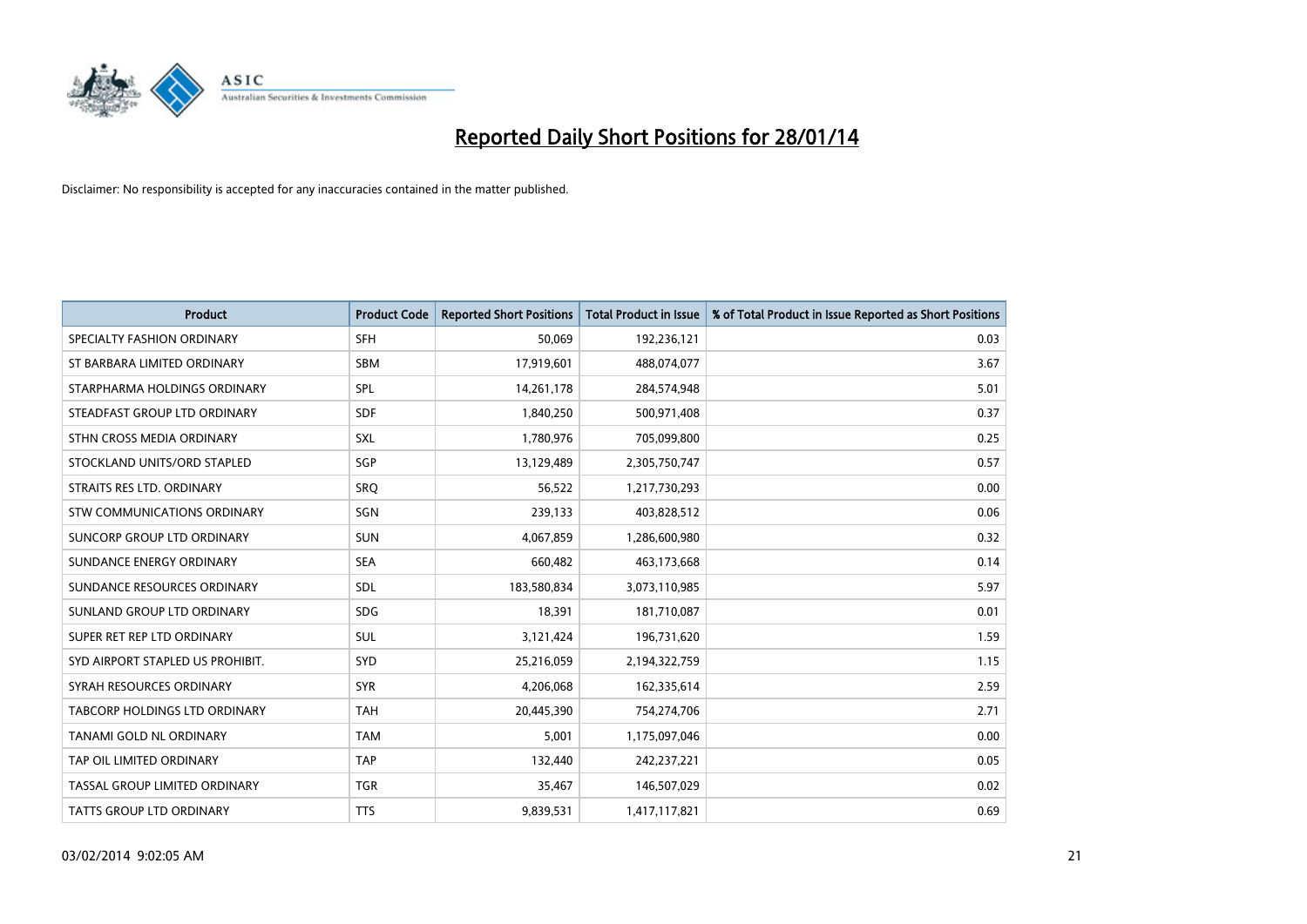

| Product                               | <b>Product Code</b> | <b>Reported Short Positions</b> | <b>Total Product in Issue</b> | % of Total Product in Issue Reported as Short Positions |
|---------------------------------------|---------------------|---------------------------------|-------------------------------|---------------------------------------------------------|
| <b>TECHNOLOGY ONE ORDINARY</b>        | <b>TNE</b>          | 5,055                           | 307,751,455                   | 0.00                                                    |
| TELECOM CORPORATION ORDINARY          | <b>TEL</b>          | 10,824,786                      | 1,824,150,788                 | 0.59                                                    |
| TELSTRA CORPORATION, ORDINARY         | <b>TLS</b>          | 28,735,322                      | 12,443,074,357                | 0.23                                                    |
| TEN NETWORK HOLDINGS ORDINARY         | <b>TEN</b>          | 156,511,436                     | 2,586,970,845                 | 6.05                                                    |
| TERANGA GOLD CORP CDI 1:1             | <b>TGZ</b>          | 61,300                          | 114,338,103                   | 0.05                                                    |
| TFS CORPORATION LTD ORDINARY          | <b>TFC</b>          | 135,699                         | 282,157,408                   | 0.05                                                    |
| THE REJECT SHOP ORDINARY              | <b>TRS</b>          | 1,894,652                       | 28,826,248                    | 6.57                                                    |
| TIGER RESOURCES ORDINARY              | <b>TGS</b>          | 564,461                         | 802,710,269                   | 0.07                                                    |
| TITAN ENERGY SERVICE ORDINARY         | <b>TTN</b>          | 10,088                          | 48,866,894                    | 0.02                                                    |
| TOLL HOLDINGS LTD ORDINARY            | <b>TOL</b>          | 31,520,308                      | 717,133,875                   | 4.40                                                    |
| TOX FREE SOLUTIONS ORDINARY           | <b>TOX</b>          | 1,957,070                       | 133,242,359                   | 1.47                                                    |
| TPG TELECOM LIMITED ORDINARY          | <b>TPM</b>          | 1,620,412                       | 793,808,141                   | 0.20                                                    |
| TRADE ME GROUP ORDINARY               | <b>TME</b>          | 690,288                         | 396,548,005                   | 0.17                                                    |
| <b>TRANSFIELD SERVICES ORDINARY</b>   | <b>TSE</b>          | 30,461,312                      | 512,457,716                   | 5.94                                                    |
| TRANSPACIFIC INDUST, ORDINARY         | <b>TPI</b>          | 21,784,135                      | 1,578,563,490                 | 1.38                                                    |
| TRANSURBAN GROUP TRIPLE STAPLED SEC.  | <b>TCL</b>          | 3,993,106                       | 1,486,013,648                 | 0.27                                                    |
| <b>TREASURY GROUP ORDINARY</b>        | <b>TRG</b>          | 27,738                          | 23,070,755                    | 0.12                                                    |
| TREASURY WINE ESTATE ORDINARY         | <b>TWE</b>          | 31,499,337                      | 647,227,144                   | 4.87                                                    |
| TROY RESOURCES LTD ORDINARY           | <b>TRY</b>          | 647,542                         | 168,486,562                   | 0.38                                                    |
| TWENTY-FIRST FOX INC A NON-VOTING CDI | <b>FOXLV</b>        | 344,409                         | 21,516,184                    | 1.60                                                    |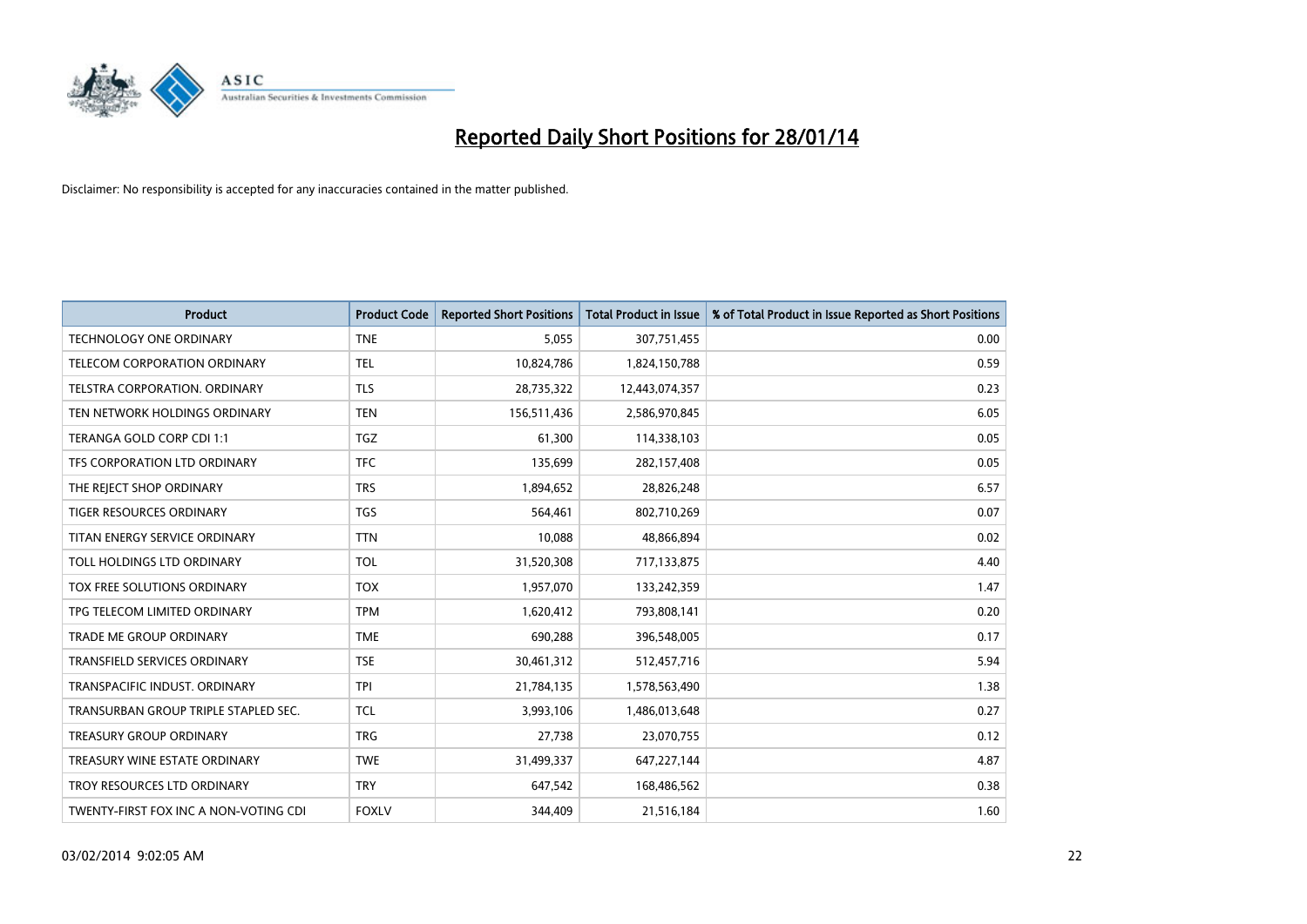

| <b>Product</b>                       | <b>Product Code</b> | <b>Reported Short Positions</b> | <b>Total Product in Issue</b> | % of Total Product in Issue Reported as Short Positions |
|--------------------------------------|---------------------|---------------------------------|-------------------------------|---------------------------------------------------------|
| TWENTY-FIRST FOX INC B VOTING CDI    | <b>FOX</b>          | 1,857,422                       | 207,133,020                   | 0.90                                                    |
| UGL LIMITED ORDINARY                 | UGL                 | 21,880,568                      | 166,511,240                   | 13.14                                                   |
| UXC LIMITED ORDINARY                 | <b>UXC</b>          | 1,082,886                       | 320,551,687                   | 0.34                                                    |
| <b>VEDA GROUP LTD ORDINARY</b>       | <b>VED</b>          | 2,057,732                       | 842,055,406                   | 0.24                                                    |
| <b>VILLAGE ROADSHOW LTD ORDINARY</b> | <b>VRL</b>          | 457,301                         | 159,493,510                   | 0.29                                                    |
| <b>VIRGIN AUS HLDG LTD ORDINARY</b>  | <b>VAH</b>          | 112,147,461                     | 3,514,807,839                 | 3.19                                                    |
| <b>VIRTUS HEALTH LTD ORDINARY</b>    | <b>VRT</b>          | 1,408,947                       | 79,536,601                    | 1.77                                                    |
| VISION EYE INSTITUTE ORDINARY        | <b>VEI</b>          | 1,856,136                       | 160,759,740                   | 1.15                                                    |
| <b>VOCATION LTD ORDINARY</b>         | <b>VET</b>          | 8,540,689                       | 200,000,000                   | 4.27                                                    |
| <b>VOCUS COMMS LTD ORDINARY</b>      | <b>VOC</b>          | 132,320                         | 80,779,125                    | 0.16                                                    |
| WATERMARK FUND LTD ORDINARY          | <b>WMK</b>          | 67,585                          | 70,541,126                    | 0.10                                                    |
| <b>WATPAC LIMITED ORDINARY</b>       | <b>WTP</b>          | 2,843                           | 184,332,526                   | 0.00                                                    |
| WEBIET LIMITED ORDINARY              | <b>WEB</b>          | 2,895,710                       | 79,397,959                    | 3.65                                                    |
| WELLCOM GROUP LTD ORDINARY           | <b>WLL</b>          | 74                              | 39,052,001                    | 0.00                                                    |
| <b>WESFARMERS LIMITED ORDINARY</b>   | <b>WES</b>          | 4,948,292                       | 1,143,274,951                 | 0.43                                                    |
| WESTERN AREAS LTD ORDINARY           | <b>WSA</b>          | 25,631,826                      | 196,862,806                   | 13.02                                                   |
| WESTERN DESERT RES. ORDINARY         | <b>WDR</b>          | 3,476,194                       | 499,665,257                   | 0.70                                                    |
| WESTFIELD GROUP ORD/UNIT STAPLED SEC | <b>WDC</b>          | 3,451,137                       | 2,113,501,814                 | 0.16                                                    |
| WESTFIELD RETAIL TST UNIT STAPLED    | <b>WRT</b>          | 17,013,622                      | 2,979,214,029                 | 0.57                                                    |
| WESTPAC BANKING CORP ORDINARY        | <b>WBC</b>          | 19,337,093                      | 3,109,048,309                 | 0.62                                                    |